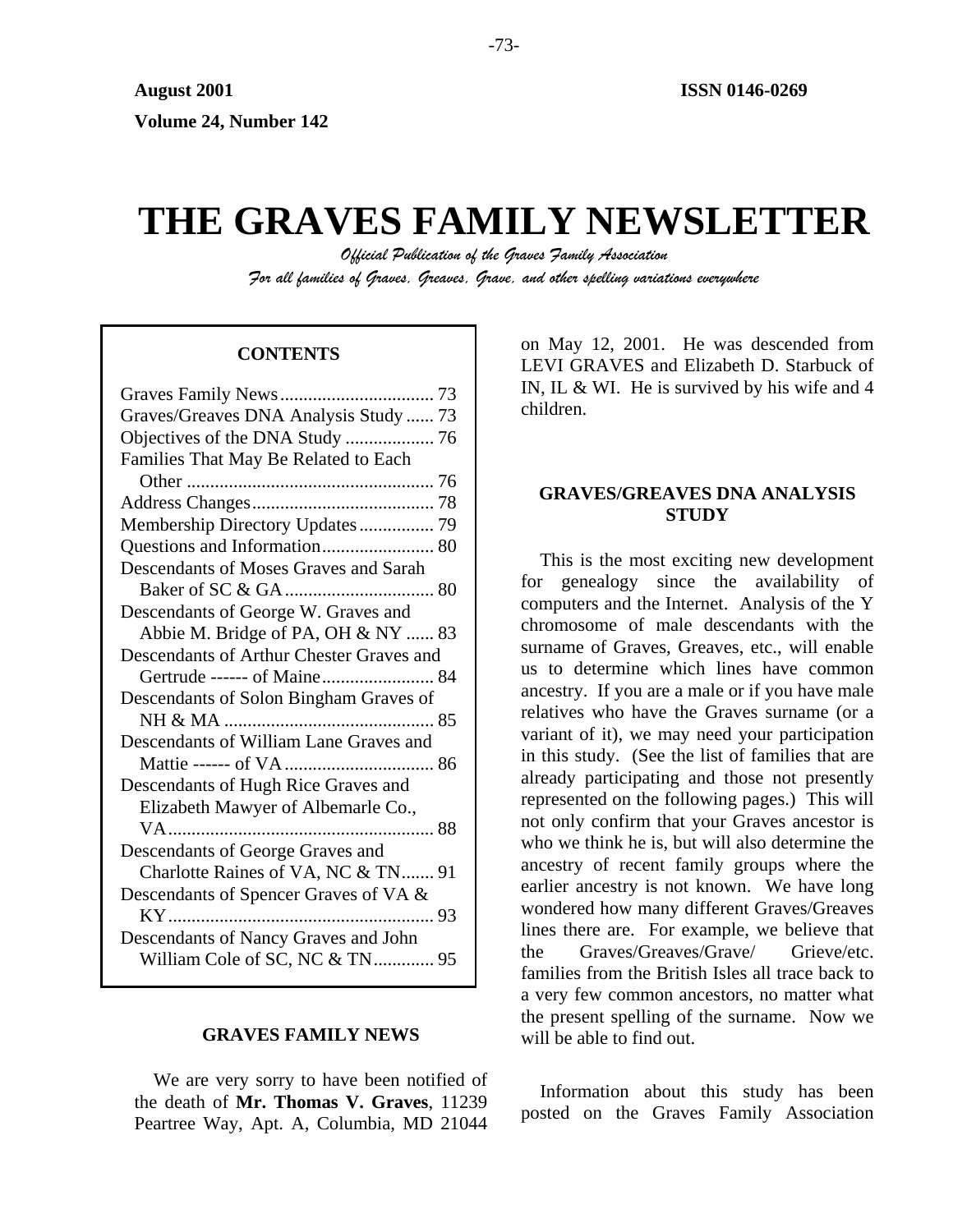website at [http://www.gravesfa.org](http://www.gravesfa.org/) giving more details. Additions will be made to the

**Memberships: Regular (U.S. & Canada) \$20/year Other countries (air mail) \$30/year Sustaining (U.S. & Canada) \$40/year Other countries (air mail) \$50/year Life (U.S./Canada, no age limit) \$600 one time Foreign memberships must be paid by money order in U.S. dollars. All back issues (1976 present) are available, last year at current price and earlier years at half price. Newsletter only available to individuals as part of Graves Family Association membership. No charge for queries. Published by: THE GRAVES FAMILY ASSOCIATION 20 Binney Circle, Wrentham, MA 02093, USA Internet Web Site: http://www.gravesfa.org Newsletter Editor: Kenneth Vance Graves 20 Binney Circle, Wrentham, MA 02093 (508)384-8084 ken.graves@gravesfa.org Treasurer: Sarah J. Graves, Wrentham, MA sarah.graves@gravesfa.org Director, Internet Web Site: Kenneth Vance Graves Graves Online List Manager: Marjorie Ferris, Rialto, CA, MBFerris@aol.com Newsletter Indexing: Dixie M. Hickey, Tullahoma, TN, hickhome@cafes.net Research Coordinators Graves of Cambridgeshire, England: Nedra Dickman Brill, CG, 2410 NE 58th Ave., Portland, OR 97213-4002 brillnd@pacifier.com Rear Admiral Thomas Graves of Charlestown, MA and his Greaves family of Stepney, London, England: Raymond C. Flesher, 313 West Lehow Ave., #24, Englewood, CO 80110-6744, rcflesher@juno.com Charles Newton Graves (Descended from Rear Admiral Thomas Graves of Charlestown,** 

**MA): Janet Craw, HC 4, Box 23B, Payson, AZ 85541-9531, vjcraw@cybertrails.com Samuel Graves of Lynn, MA: Carol Kenney Graves, 4121 North Koerner Rd., Peoria, IL 61615, ckenney7@aol.com** 

**© Graves Family Association, 2001**

information from time to time. If you or anyone you know wants to participate but has additional questions, please contact Ken Graves at 20 Binney Circle, Wrentham, MA 02093, ken.graves@gravesfa.org.

Participants must be males with the surname of Graves, Greaves, or other variation, since we can presently only trace Graves ancestry through male-to-male lineage (only males have the Y chromosome). As the technology becomes more sophisticated in a few more years, there may be a way to include females.

It is desirable to get two people from every family group. If you are not eligible yourself but can locate relatives who are, your help will be appreciated.

Cost is presently \$199 (U.S.) per person. Checks should be written to Kenneth V. Graves and sent to him at 20 Binney Circle, Wrentham, MA 02093. (Major credit cards may be accepted for non-US participants.) Payment is not due until you return the sampling kit we send you, and you will probably be accepted as a participant even if you cannot afford to pay.

All testing will be done by Family Tree DNA, Inc. of Houston, TX. Information about them and DNA testing is on their website at [www.familytreedna.com.](http://www.familytreedna.com/)

The deadline for participating in the first phase of the study was late August. However, this is a continuing study, so there is no deadline for additional participants.

Once a person signs up for the study, he will be sent a collection kit that will enable him to gather DNA by swabbing the inside of his mouth. Blood samples will not be needed.

Confidentiality is an important part of this study. First of all, the part of the Y chromosome that will be analyzed is what is called "junk" DNA that does not contain genes that relate to medical issues. All samples and identifying information will be received by the study coordinator (Ken Graves) and will be assigned an identifying number. This ID number will be the only identifying information the testing lab or anyone else sees,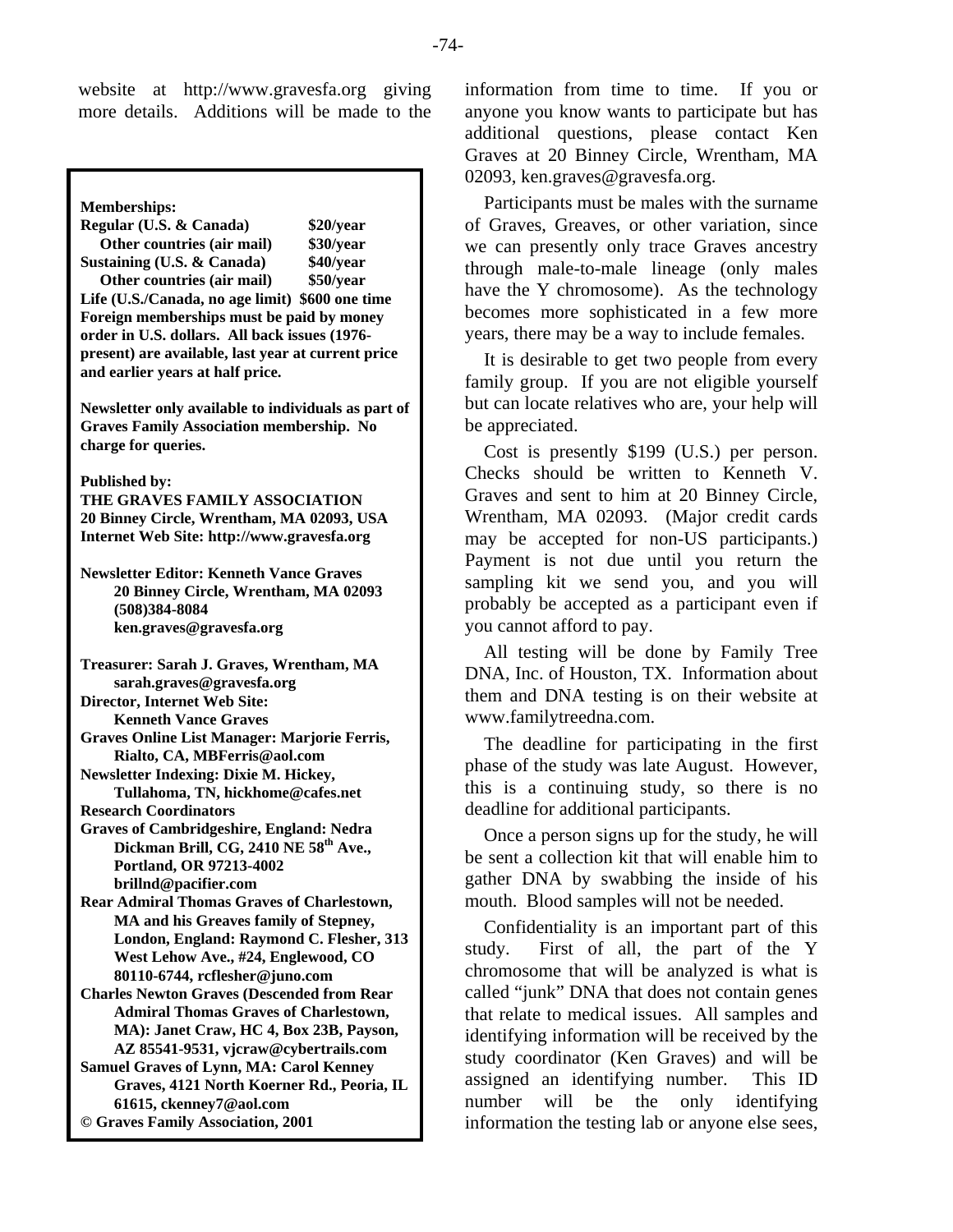so no one other than the coordinator will know who participates in the study or which result is from which person.

We don't want to exclude anyone from this study because of inability to pay. Your contributions (sponsorship) of this study will allow us to get the maximum participation and the most complete results. You can either sponsor a family member direrctly or send contributions to Kenneth V. Graves.

# **DNA STUDY STATUS**

As of October 15, 2001, there were 87 participants signed up for the Graves/Greaves/etc. DNA study. These are from the following families. Information about each of these families can be found in the pertinent genealogy in the alphabetical ancestor listing on the web site.

| Gen.<br>No. | Ancestor                                                                                      | Possibly<br>related<br>genealogies ipants | No. of<br>Partic- |
|-------------|-----------------------------------------------------------------------------------------------|-------------------------------------------|-------------------|
| 13          | William Graves and Elizabeth ------ of VA, NC & KY                                            |                                           |                   |
| 28          | Rear Admiral Thomas Graves of Charlestown, MA                                                 |                                           | $\overline{c}$    |
| 48          | James W. Graves and Melissa K. Ray of SC, MS & AR                                             | 189                                       | 1                 |
| 50          | Humphrey Isaac Greaves of NC                                                                  |                                           |                   |
| 65          | Deacon George Graves of Hartford, CT                                                          |                                           |                   |
| 68          | Graves Family of Yorkshire & Mickleton Manor, Gloucestershire, England                        | 35, 364                                   | 1                 |
| 83          | Samuel Graves of Lynn, MA                                                                     |                                           | $\overline{2}$    |
| 85          | Thomas Graves of New Castle Co., DE (Quaker)                                                  |                                           | 1                 |
| 90          | Bachelor/Bartlett Graves and Rhoda Clay of VA & Wilson Co., TN                                |                                           | $\overline{c}$    |
| 94          | Thomas Graves of NC & Maury Co., TN                                                           |                                           | 6                 |
| 98          | James Stephen Graves and Eliza Jane Walker of NC & Marshall Co., AL                           |                                           | 1                 |
| 102         | John Graves of NC & Blount Co., AL                                                            |                                           | $\overline{c}$    |
| 116         | John Graves of England & Frederick Co., VA                                                    |                                           | 1                 |
| 124         | Noble Graves of VT                                                                            | 168                                       | 1                 |
| 130         | Constant Graves of Rehobeth, MA & Scituate, RI                                                |                                           |                   |
| 150         | James Graves and Mary Copeland of VA & GA                                                     | 169                                       | 1                 |
| 161         | James Graves and Sarah Watkins of NC & IN                                                     |                                           | 1                 |
| 166         | John Graves of Concord, MA                                                                    |                                           | 5                 |
| 168         | Thomas Graves of Hartford, CT & Hatfield, MA                                                  |                                           | $\overline{c}$    |
| 169         | Capt. Thomas Graves of VA                                                                     |                                           | 9                 |
| 177         | Parents of John Thomas Graves of VA & TX                                                      |                                           | $\overline{c}$    |
| 207         | Daniel Graves and Mary Ferguson of NH & Ontario, Canada                                       | 165                                       | 1                 |
| 211         | Benjamin Graves and Mildred Hancock of VA & Wilson Co., TN                                    | 217                                       | 1                 |
| 214         | Parents of George W. Graves who married Ann Eliza Snell and Caroline Lord Royce<br>of NY & MI | 166 or 168                                | 1                 |
| 217         | Beverly Graves of Caroline Co., VA                                                            | 211                                       | 1                 |
| 233         | Charles Barefoot Graves and Lucinda Dent of KY & TX                                           |                                           |                   |
| 238         | Lt. William Graves and Elizabeth Williams of MA, NS & NB, Canada                              | 28,133                                    | $\overline{c}$    |
| 242         | Gilliam Graves of Randolph Co., NC                                                            | 77                                        | 1                 |
| 247         | John Greaves of St. Mary's Co., MD                                                            | 336                                       | $\overline{c}$    |
| 262         | James Graves of Randolph Co. & Surry Co., NC                                                  |                                           | 1                 |
| 269         | James Graves of Cottenham, Cambridgeshire, England                                            |                                           | 1                 |
| 304         | Richard T. Graves and Nancy Watkins of VA                                                     |                                           |                   |
| 316         | Jonathon Greaves and Nancy Castle of Yorkshire, England                                       |                                           | 1                 |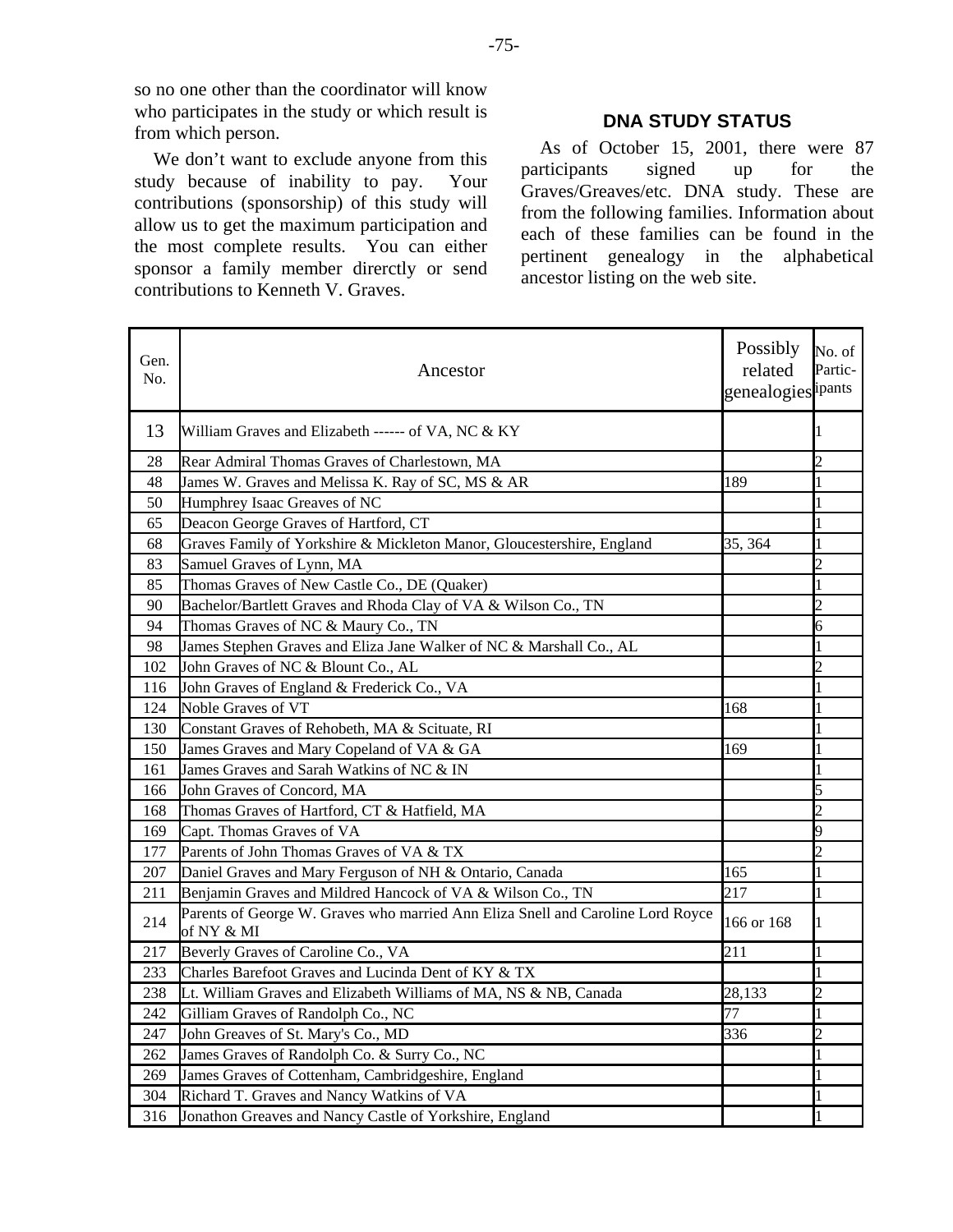| 334   | Greaves Family of Macclesfield, Cheshire, England                           | 228 |  |
|-------|-----------------------------------------------------------------------------|-----|--|
| 336   | William Greaves of Greenhill, Norton, South Yorkshire, England              | 247 |  |
| 356   | William M. Graves and Mary M. Holloway of TN                                |     |  |
| 365   | Sylvester Graves and Harriet Morrison of MA & MO                            |     |  |
| 437   | John C. Graves and Rachael P. Jones of MI & TN                              |     |  |
| 438   | Howard Steven Graves and Frances L. Beckwith of MI                          |     |  |
| 439   | Alexander Graves of SC                                                      |     |  |
| 443   | Elijah Graves and Agnes Lacy of Owen Co., KY                                |     |  |
| 456   | Charles Graves of Quebec, Canada, NY, WI & MI                               |     |  |
| 457   | Allen Graves and Mary Blanchard of Dennisport, MA & Essex, CT               |     |  |
| 467   | Richard H. Graves and Elizabeth N. ------ of Charles City Co., VA           |     |  |
| 472   | Thomas J. Graves of OH & DE                                                 |     |  |
| 592   | Edward Greaves and Mary ------ of Nottingham, England                       |     |  |
| 683   | Thomas Graves and Ann ------ of Cambridgeshire, England & Australia         |     |  |
| 688   | Stephen Graves and Evelyn Cheatham of TX                                    |     |  |
| 721   | Leonard B. Graves and Susan T. Day of Albemarle Co., VA & Jefferson Co., MO |     |  |
| 726   | David W. Graves and Anna Leach Hervey of CT & MA                            |     |  |
| 752   | Erastus Lemuel Graves of MA                                                 | 168 |  |
| 836   | Leonard Graves and Rebecca Bingham of Culpeper Co., VA                      |     |  |
| 851   | Archibald Pratt Graves and Martha Jane Caulder of SC                        |     |  |
| 886   | Thomas Greaves of Kirkby Overblow or Spofforth, North Yorkshire, England    |     |  |
| Misc. | Participants not presently assigned to a particular family                  |     |  |

# **OBJECTIVES OF THE STUDY**

- Connect family segments within the U.S. and other countries.
- Connect families and family segments in U.S. and elsewhere to origins in England, Germany and elsewhere.
- Connect families in England and other countries of origin to each other. Possibly discover the number of original ancestors.

# **OTHER FAMILIES THAT SHOULD PARTICIPATE**

Although we would like to get participants from all the various families, among the ones that are not now represented and are especially needed are the following. To see more about these families, see the alphabetical ancestor listing on the web site.

- Greaves Family of Beeley (228), an important family of England
- George Graves of Plaistow, England (64)
- John Graves and Margery Harvey of Randolph Co., NC (77), the largest of this group of families
- William Graves of Dover, NH (165)
- John Graves (Johann Sebastian Graff) (105), the main German family in America
- Joseph Graves and Rachel Pratt of Framingham, MA (133), perhaps the link between Rear Adm. Thomas Graves (28) and Lt. William Graves (238)
- Richard Graves and Polly Lucy of SC & AR (189)
- Grave, Grieve, Grieves, Greve, and other families, if not on the above list of participants.

# **FAMILIES THAT MAY BE RELATED TO EACH OTHER**

Some of the beliefs, assumptions, and speculation about connections between some of the various families are shown below. Let us know of any other relationships you think should be added. If you can help us get DNA study participants from these families, then we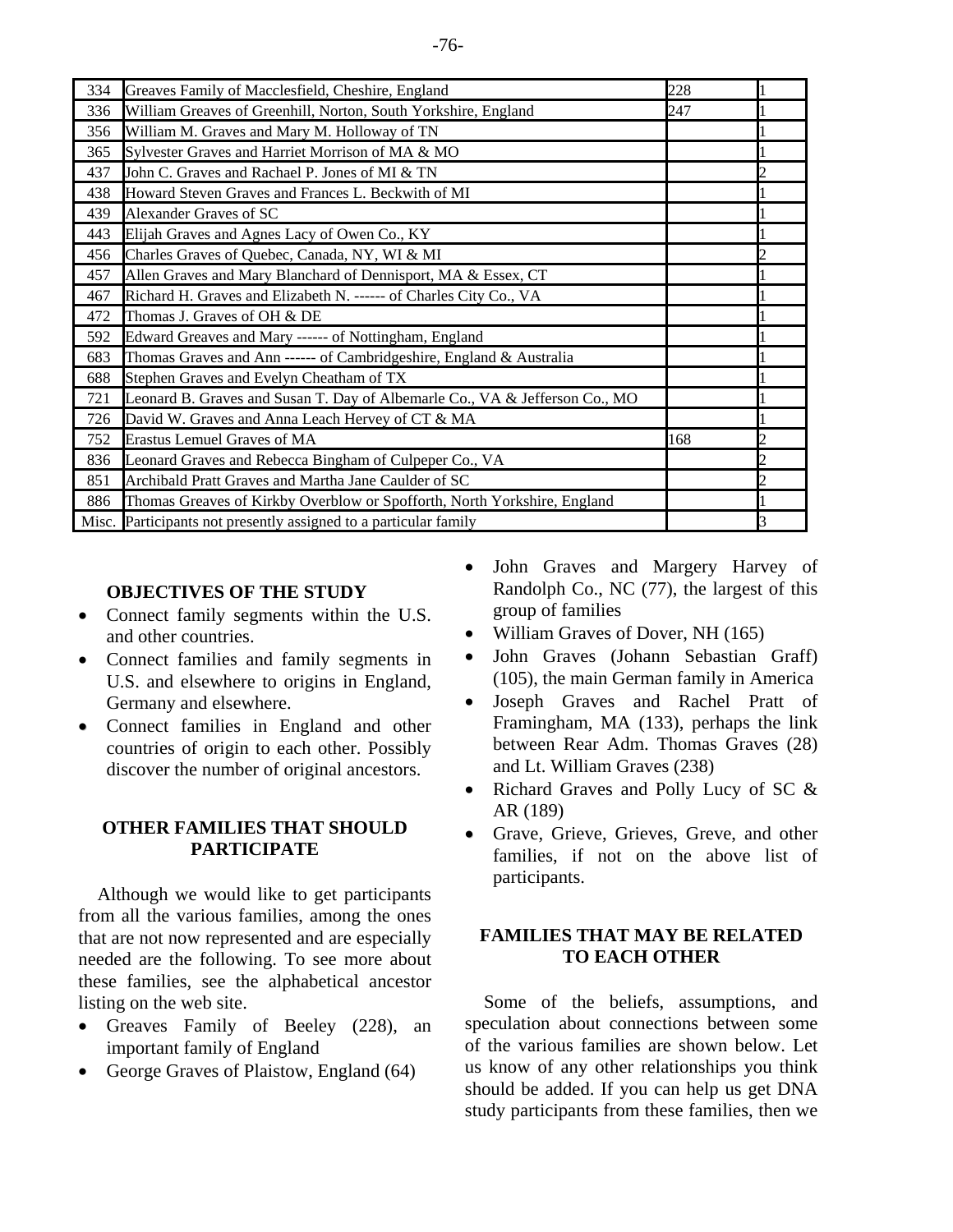may be able to prove or disprove the possible connections. To see more about these families, see the alphabetical ancestor listing on the web site.

Families of Bedford Co., PA: John Graves (1), Joseph Graves (8), Samuel Graves (212)

Graves Families of Randolph Co., NC: Peter Graves of Surry Co., NC (11), William B. Graves (69), John Graves and Margery Harvey of Randolph Co., NC (77), Thomas Graves of NC & TN (94), James Stephen Graves (98), Doctor Graves (99), James Graves (100), Thomas Graves (101), John Graves (102), Latham Graves (118), John Graves (145), Jane Graves (152), Mary Graves (153), James Graves (161), Lemuel Graves (178), Margery Graves (185), Gilliam Graves (242), Mary Graves (260), James Graves (262), William Graves (278), John B. Graves (292), Peter C. Graves (350), Sarah Graves (666), Margaret W. Graves (672), Enos Graves (789), Samuel Graves (829), Peter Graves (888)

Leonard Graves of VA & KY (27), John Graves (589)

Rear Adm. Thomas Graves (28), Elijah Graves (10), Asa W. Graves (72), Joseph Graves (133), Daniel Graves (207), Nancy Graves (221), Lt. William Graves (238), Joseph Graves (282), Josiah Graves (289), Charles Graves (453), Cathrine Graves (493), Joshua Graves (832)

Joshua Greaves of Leeds, West Yorkshire (33), Ernest Greaves (825)

James W. Graves of SC, MS & AR (48), Richard Graves (189)

Humphrey Isaac Greaves of NC (50), Jonathan Greaves (18), Joseph Blythe Greaves (156)

Thomas Graves (57), Archibald Graves (63), Hardy Graves (73), John Graves (92), Dr. Thomas Graves (155), Alexander Graves (439), Stephen Graves (575)

Deacon George Graves (65), Josiah Graves (21), Sarah Graves (219)

Graves Family of Yorkshire (68), William Graves (35), Adam Graves of MD & Canada (43), Richard Graves (364), Thomas Graves of England, Canada & VT (287)

John Graves and Ann Campbell of NC & TN (82), Lenard H. Graves (180)

Samuel Graves of Lynn, MA (83), Samuel Graves (307) (or from gen. 238?), Betsy E. Graves (409), Mary Graves (500), Sarah Graves (538), William Graves (826)

William Lynch Graves (84), Raymond Graves (175), John Graves (84)

Thomas Graves of DE, Quaker (85), Lewis Graves (45), Levi C. Graves (244), Stephen Graves (564)

John Graves (Johann Sebastian Graff) (105), William Graves (37), Thomas Graves (280), Charles Graves (697)

John Samuel Graves of SC (106), Elizabeth Graves (192)

John Graves of Yorkshire (113), William Greaves (114), Robert Q. W. Graves (331)

Thomas Graves of Northampton Co., VA (126), Lance Graves (276)

James Graves of Cambridgeshire, England (139), James Graves (269), James Graves (648), John Graves (683)

James Graves and Mary Copeland of VA & GA (150) (desc. from gen. 169), Thomas Graves (147), John Graves (209), Ransom M. Graves (245), William M. Graves (246), Susannah Graves (303), Nancy Graves (601)

William Graves of Dover, NH (165), Daniel Graves (207) (or desc. from gen. 28?)

John Graves of Concord, MA (166), Olive Graves (777)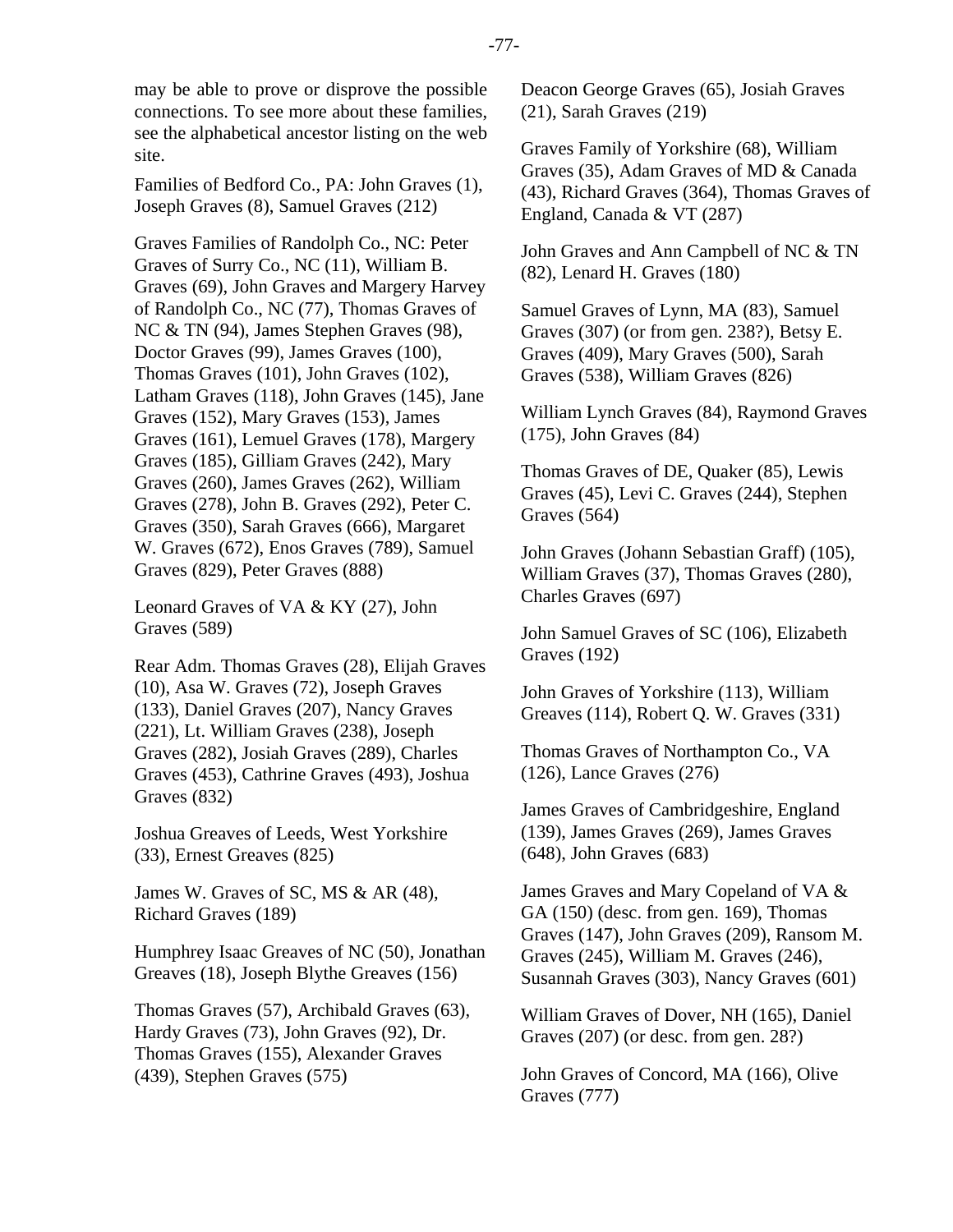Thomas Graves of Hartford, CT & Hatfield, MA (168), Noble Graves (124), William Graves (135), Wayland Henry Graves (194), Solomon Graves (412), Erastus Lemuel Graves (752), Jesse Graves (795)

Capt. Thomas Graves of VA (169), David William Graves (14), James Dudley Graves (38), Williamson Graves (67), John Graves (141), James Graves (150), William H. Graves (182), Sarah Graves (191), Robert Graves (344), Thomas Graves (558), Thomas Dewitt Clinton Graves (593), Catherine Graves (610), Lewis Marion Graves (785), James Perry Graves (803), Lucy Graves (830), Henry C. Graves (831), Samuel Graves (877)

Benjamin Graves and Mildred Hancock of VA & Wilson Co., TN (211), Beverly Graves of Caroline Co., VA (217)

Greaves Family of Beeley, Derbyshire (228), Parents of Thomas Ley Greaves and Richard C. Greaves (154), George Greaves (237), Greaves Family of Macclesfield, Cheshire (334)

Richard Greaves of Worcester, England (236), John Graves (235)

John Graves of Lincolnshire, England (254), Robert Graves (317), George Graves (340)

George Graves of Lincolnshire/Yorkshire (255), Henry Graves of the Isle of Man (229)

John Greaves of Nottinghamshire (327), William George Greaves (684)

William Greaves of Greenhill, Yorkshire (336), John Graves (96), John Sanders Graves (115), John Greaves of St. Mary's Co., MD (247), Joshua Graves (346), William Greaves (394), William Greaves (395), John Greaves (397), Thomas Henry Greaves (578)

Robert Greeves of Leicestershire, England (338), Francis Graves (383)

Parents of Richard Graves of Waterford, Ireland (364), William Valentine Graves (347), Anthony Graves (483)

Grave Families of Cumbria/Cumberland, England: John Grave and Elizabeth Fisher (377), William Grave and Mary Davidson (504), Samuel Grave and Margaret ------ (572), William Graves (600), John Grave and Elizabeth Atkinson (653), Abel Graves and Sarah Stanley (655), Katherine Grave and Robert Hodgson (686), John Grave and Sarah Herbert (736), John Grave and Ruth Mattinson (800), John Grave and Mary ------ (904)

# **ADDRESS CHANGES**

Mrs. Elizabeth M. Shannon, descended from Capt. THOMAS GRAVES of VA, has moved from Browntown, VA to 112 Skyway Dr., Front Royal, VA 22630-2326.

Mr. Laurence G. Hermann, descended from Capt. THOMAS GRAVES of VA, has moved from San Rafael, CA to 332 Oak Leaf Circle, Santa Rosa, CA 95409-6202.

Mr. Hal F. Graves, descended from JOHN GRAVES and Margery Harvey of Randolph Co., NC, has moved from San Carlos, CA to 1111 Alvarado Ave., Covell Gardens, Apt. B113, Davis, CA 95616-5918.

Mrs. Cecelia Hale Ziff of Dallas, TX, descended from Capt. THOMAS GRAVES of VA, has moved to 5304 Briar Tree Dr., Dallas, TX 75248.

Mr. H. Gordon Kenney, Jr., of Gallatin, TN, descended from Capt. THOMAS GRAVES of VA, has moved to 846 East Main St., Gallatin, TN 37066.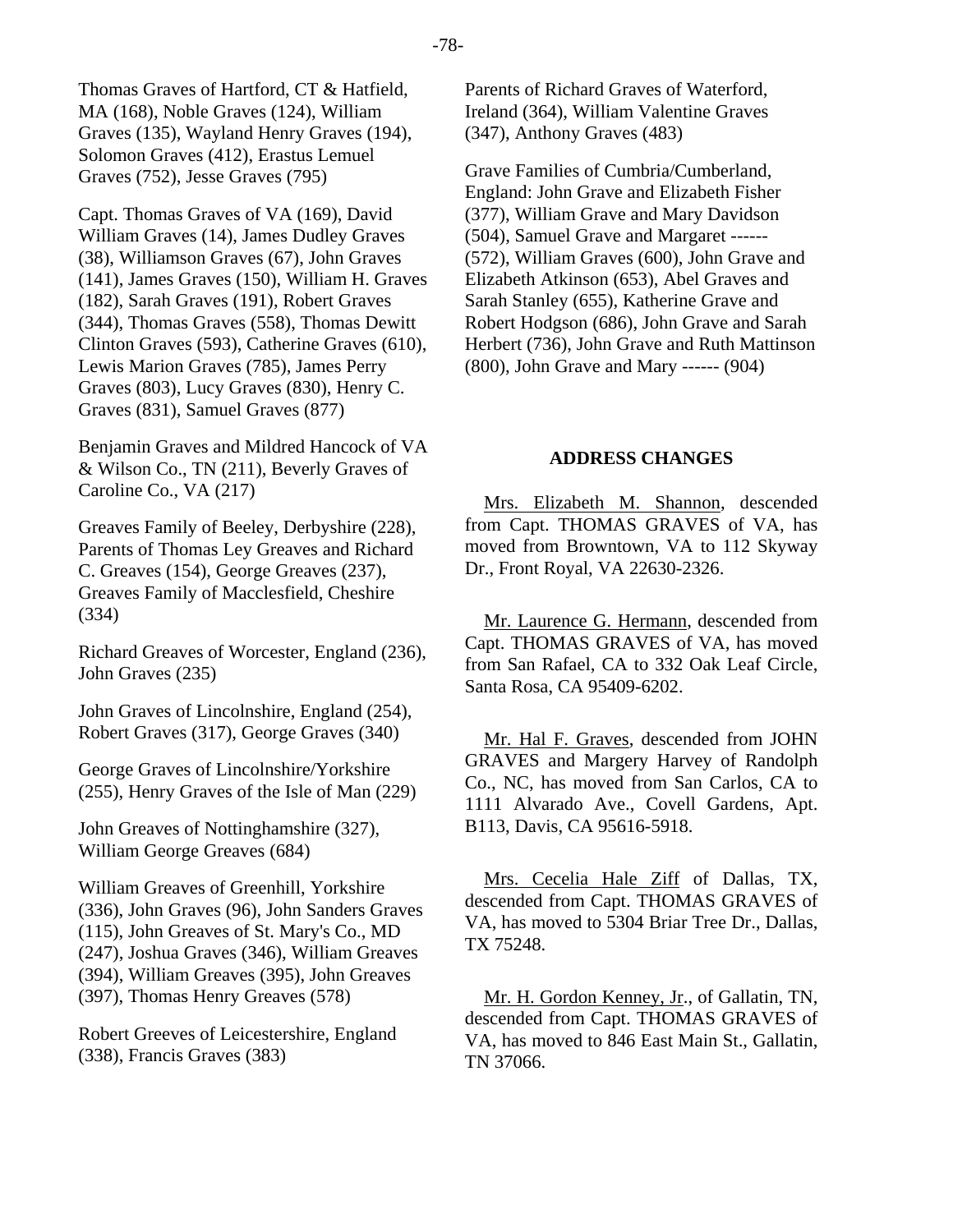Mrs. Mary Belle Holstead of Ruston, LA, descended from Capt. THOMAS GRAVES of VA, has moved to 2801 Hundred Oaks Dr., Ruston, LA 71270.

Mrs. Dixie M. Hickey, descended from Capt. THOMAS GRAVES of VA, has moved from Fort Wayne, IN to 104 St. Charles Place, Tullahoma, TN 37388.

## **MEMBERSHIP DIRECTORY UPDATES**

*New Members*  AYERS, Mrs. Holly 214 Cardinal Ridge Rd., Thomasville, GA 31792-8842 Ancestry: Charles Graves of SC & Clark Co., IN

BARRON, Mrs. Margie W. 103 Berger St., Belle Chasse, LA 70037 Ancestry: Robert Graves and Julia Vallery of LA

BERRIEN, Mrs. Helen 486 Asbury Ridge Road, Shelton, CT 06484 Ancestry: George W. Graves and Sarah J. ------ of NY

BROVEN, Mrs. Shelley Galehouse 40 Old Post Road, East Setauket, NY 11733 Ancestry: Deacon George Graves of Hartford, CT

BRYANT, Mrs. Carol Jane 6009 Trafalgar Ct., Monroe, NC 28110 Ancestry: Samuel Graves of Lynn, MA

CAIN, Mr. Clarence Patrick 24-45 23rd Street, Astoria, NY 11102 Ancestry: Samuel Graves and Eleanor Wilson of NC, SC & TN

CALLICOTT, Ms. Ora N. 3137 Woodpoint St., Jamestown, NC 27282 Ancestry: John Graves and Margery Harvey of Randolph Co., NC

CLARKSON, Miss Nan 111 Sunset Drive, Arrington, VA 22922-2320 Ancestry: Capt. Thomas Graves of VA, via Francis<sup>2</sup>, Clara<sup>3</sup> m. Aaron Higginbotham

DOWLEN, Mrs. Julia Ann Hill 1810 North Crescent Drive, Stillwater, OK 74075-3703 Ancestry: Capt. Thomas Graves of VA, via Katherine<sup>2</sup> m. Thomas Sprigg, Sarah<sup>3</sup> Sprigg

GRAVES, Mr. Donald Allen

456 Lake Henry Circle, Winter Haven, FL 33881 Ancestry: Constant Graves of Rehobeth, MA & Scituate, RI

GRAVES, Mr. George Robert, III 5 Hickory Creek Circle, Gun Barrel City, TX 75147 Ancestry: George Robert Graves and Mary Frances Kennedy of WI & TX

GRAVES, Mr. Richard L. 415 Blake Street, Auburn, AL 36830 Ancestry: Andrew Jackson Graves and Mary Wynn of TX

GRAVES, Mr. Timothy Wayne 2900 South 13th St., Apt. 102, Arlington, VA 22204 Ancestry: John Graves of Frederick Co., VA

GREAVES, Mrs. Elmore PO Box 268, Madison, MS 39130 Ancestry: Joseph Blythe Greaves and Mary Baker of SC

GREAVES, Mr. John 390 South 200 West, Valparaiso, IN 46385 Ancestry: John Greaves and Sarah ------

GUARDASONI, Ms. Elizabeth RD 1, Box 330, Irwin, PA 15642 Ancestry: William Greaves and Elizabeth Oldham of Nottingham, England

HANNA, Mrs. Mary Doris 1601 Verna, Jasper, TX 75951 Ancestry: Capt. Thomas Graves of VA, via John<sup>2</sup>, Thomas<sup>3</sup>, John<sup>4</sup>, Thomas<sup>5</sup>, Robert<sup>6</sup>

HATLER, Mrs. Priscilla L. PO Box 322, Eddyville, KY 42038 Ancestry: Capt. Thomas Graves of VA, via John<sup>2</sup>, Thomas<sup>3</sup>, John<sup>4</sup>, Thomas<sup>5</sup>, John<sup>6</sup>, John Herndon<sup>7</sup> and  $Ann<sup>7</sup>$ 

HOLDORF, Mrs. Kathleen 15275 Franklin Drive, Brookfield, WI 53005 Ancestry: Syrena/Serena Graves and Neuman Bills of NY & WI

JACKSON, Mrs. Helen Doris Graves 3020 San Joaquin SE, Albuquerque, NM 87106-2343 Ancestry: Andrew Graves and Hannah ------ of Clark Co., IN

JULIAN, Mrs. Elizabeth Lucius 41 Via San Fernando, Tiburon, CA 94920-2064 Ancestry: Capt. Thomas Graves of VA, via  $John<sup>2</sup>$ , Thomas<sup>3</sup>, John<sup>4</sup>, Thomas<sup>5</sup>, Robert<sup>6</sup>, Lewis<sup>7</sup>

LENO, Mrs. Elizabeth H.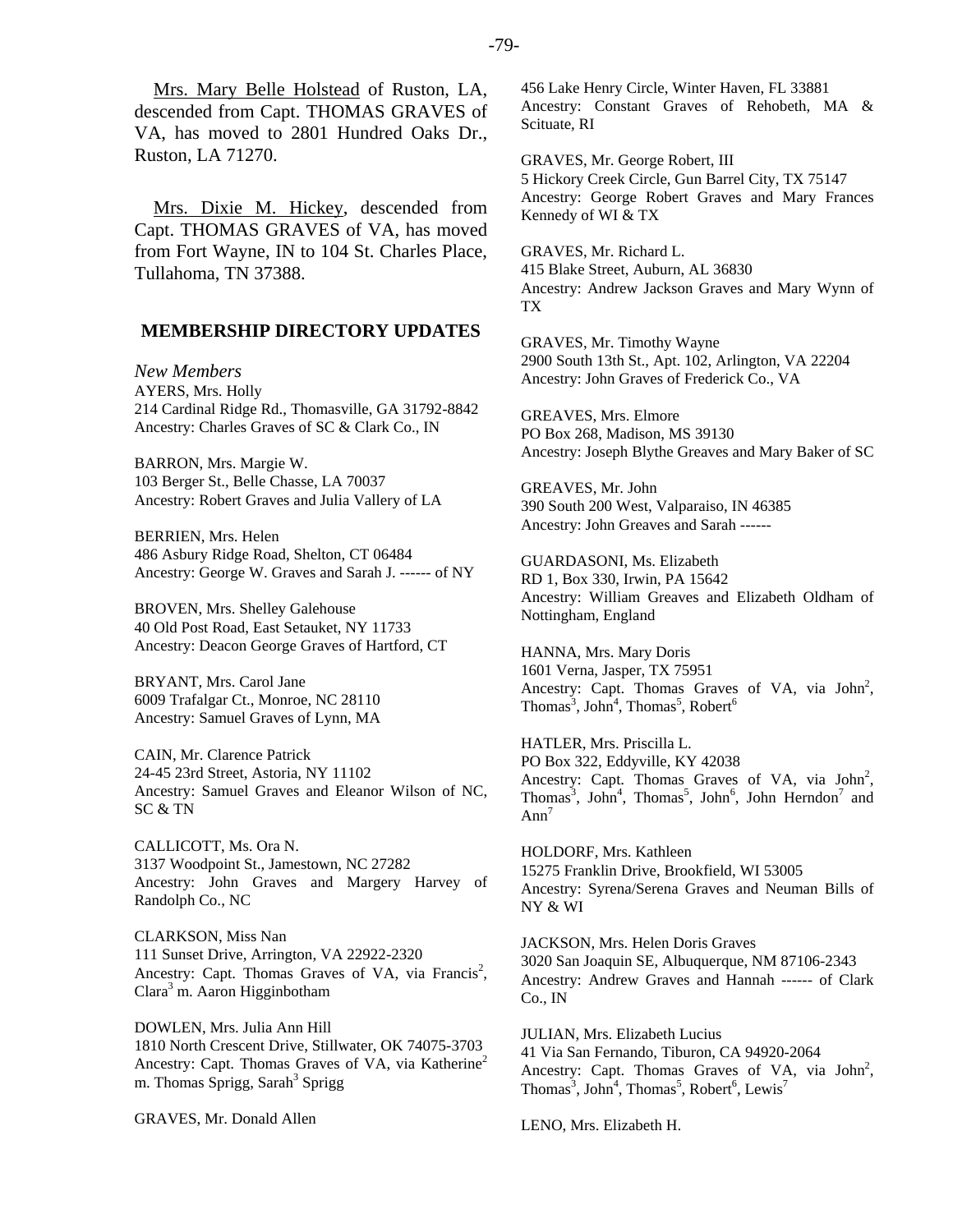MacPEEK, Mrs. Edith Graves 1518 Village Drive, South Charleston, WV 25309 Ancestry: John Graves of Concord, MA

MARKLE, Mrs. Nancy Ann Lambert 305 Walnut Street, Middlesex, NJ 08846 Ancestry: Capt. Thomas Graves of VA, via Francis<sup>2</sup>,  $Francis^3$ , Francis<sup>4</sup>, Rice<sup>5</sup>, James<sup>6</sup>, Rice Evans<sup>7</sup>

RAGSDALE, Mrs. Sandy Irwin 306 Suffolk Ave., College Station, TX 77840-3020 Ancestry: Bachelor/Bartlett Graves and Rhoda Clay of VA & Wilson Co., TN

RODGERS, Mr. Thomas Malin PO Box 725467, Atlanta, GA 31139 Ancestry: Capt. Thomas Graves of VA, via  $Ann<sup>2</sup>$ , Verlinda<sup>3</sup> Cotton, Sarah<sup>4</sup> Burdett, Chandler<sup>5</sup> Fowke

RUCKER, Mr. Richard 760 Summit Drive, Dallastown, PA 17313 Ancestry: James Graves and Mary Copeland of VA & **GA** 

TEASLEY, Mrs. Elizabeth Frances Kincaid 421 Magnolia Street, Denton, TX 76201-0899 Ancestry: Capt. Thomas Graves of VA, via Francis<sup>2</sup>, Francis<sup>3</sup>, William<sup>4</sup>, William<sup>5</sup>, William<sup>6</sup>, Giles Nance<sup>7</sup>

WAKEFIELD, Ms. Mary Jane PO Box Y, Duxbury, MA 02331 Ancestry: Rear Adm. Thomas Graves of Charlestown, MA

#### **QUESTIONS AND INFORMATION**

# *MISCELLANEOUS GRAVES FAMILIES*

Mr. Carl B. Skinner, 288 Timberlake Dr., Johnsonville, SC 29555 (CrlSkinner@aol.com) is descended from ELIZABETH GRAVES, born 1793 in Marion Co., SC, and married Francis Johnson. He has been told that her father was John, his William, his Moses, and his Thomas. Available information shows that this may be a New England Graves family, as discussed in the following genealogy. More information will be appreciated.

# DESCENDANTS OF MOSES GRAVES AND SARAH BAKER OF SC & GA

## GENERATION 1

Moses Graves (1) married Sarah Baker, daughter of Thomas Baker and Joanna Sumner. They probably lived in SC and moved to Midway, Liberty Co., GA. Family legend is that the father of Moses Graves was Thomas Graves.

This is almost certainly part of the Graves family that was associated with the people from Dorchester, Massachusetts. (There is a record in New England of a Thomas Graves of Dorchester, MA who moved to Virginia (which could have included Carolina) and was lost in a storm. That could indicate that this Graves family did migrate from New England.) Whether this Graves family migrated from Massachusetts, Connecticut, or directly from England to SC and GA is not presently known. Information was sent by Dr. Sherburne Anderson of Baton Rouge, LA (now deceased), and was published in the 1979 *Graves Family Newsletter*, pp. 65-68. This discussion is in the next several paragraphs.

# HISTORY OF MIDWAY (MEDWAY) CHURCH OF LIBERTY COUNTY, **GEORGIA**

In the year 1630, a group of Puritan emigrants, principally from the counties of Devon, Dorset and Somersetshire, England, met at the New Hospital, Plymouth, England, Rev. John White presided. They selected Rev. John Warham of Exeter and Rev. John Maverick as their ministers. On 30 March 1630 (3 months before the founding of "Trimontaine" (July 1630) by Govnr. Winthrop, and 6 months before Boston was given its name, September 17, 1630), the Puritan emigrants embarked for New England in the 400 ton vessel "Mary & John", commanded by Captain Squeb. There were 140 passengers. After 70 days sailing, they entered the harbor of Nantasket 30 May 1630,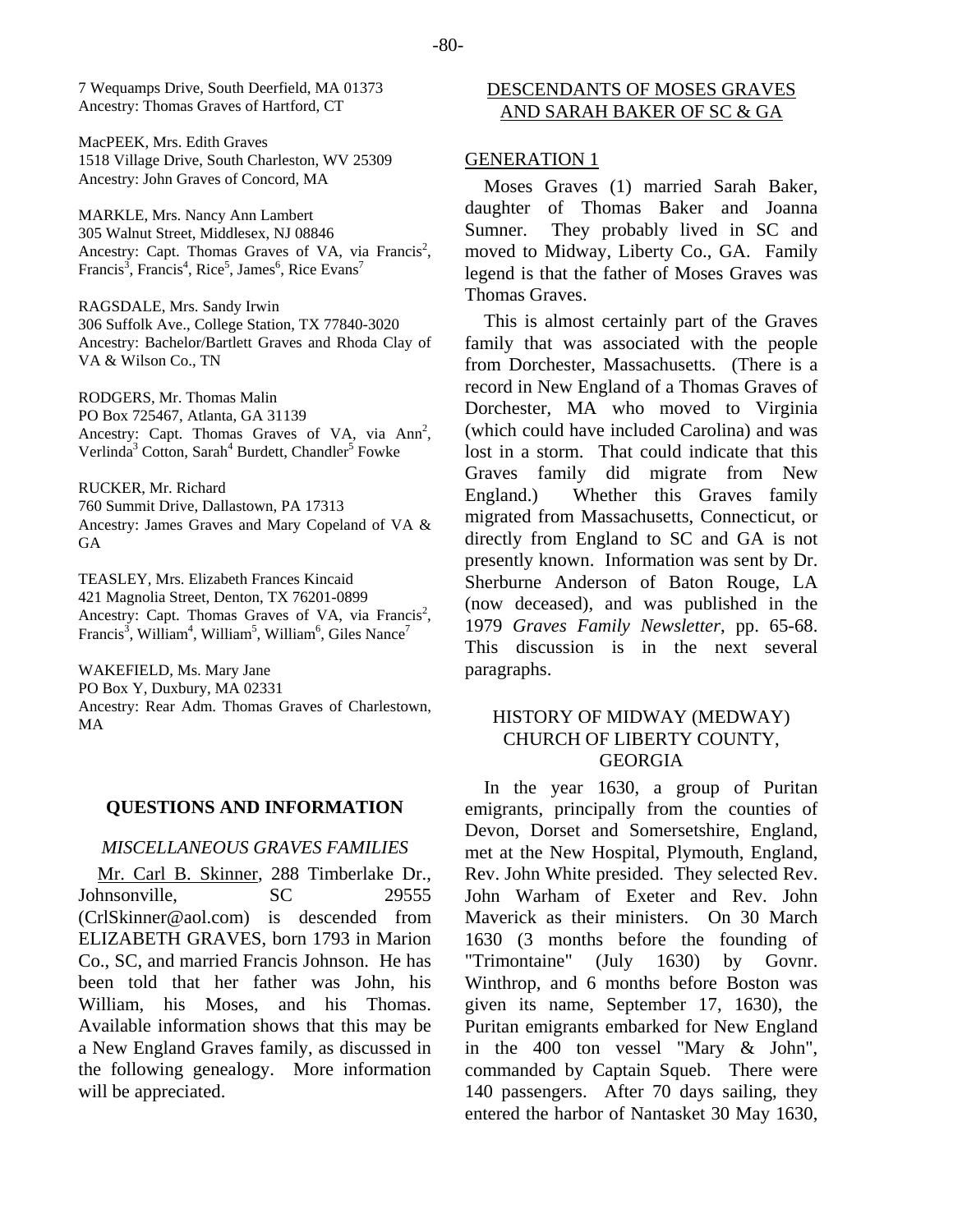then landed at Matapan. They laid out the town and named it Dorchester, in honor of the many from and hometown of their patron, Rev. John White.

After 5 years at Dorchester they became dissatisfied and the greater portion of them removed in the latter part of 1635 to Connecticut and settled at Mattaneang, now known as Windsor, on the banks of the Connecticut River.

In the year 1695, some went to the shores of Carolina under the leadership of Charles Lord from Charlestown, Massachusetts, Harvard graduate, who was teaching at Dorchester, Mass., and was ordained 22 October 1695. Mr. Lord and his little flock (about 9 men and 1 woman) set sail for South Carolina from Boston on the brigantine "Friendship" (Captain Hill). On 14th December they encountered a violent gale and after 14 days landed at Charleston, South Carolina, Friday, 20 December 1695.

They settled on the banks of the Ashley River and named their place Dorchester (S.C.) which is upriver 18 miles from Charleston, on 14 January 1696. This was called the Carolina Church. In 1746 they had 70 members. There were 300 souls in Dorchester in 1735 (including slaves).

After 56 years at Dorchester (S.C.), known as "The United Church and Congregation of Dorchester and Beech Hill", they decided that their agricultural future was in danger (just as their ancestors in Connecticut and Massachusetts in 1696) - soil burned out - so they first searched 11 May 1752 and set off to the Georgia coast to view land there and liked what they saw. In June 1752 the Savannah colonial seat granted them 22,400 acres. The first attempt at settlement at Medway (Midway) on the Midway River (later to become part of Liberty County) in August 1752 failed due to a hurricane. The first permanent settlement was in December 1752.

On 28 August 1754 the "Original Articles of Incorporation of the Midway Church" were signed. Among the signers were William &

John Graves. In the Revolution the British army burned the Midway church to the ground on November 27, 1778. The British also burned the interior completely out at the brickwalled church still then standing in Dorchester, S.C.

The present (1977) church was built in 1792 and is now a museum. The Midway Congregational Church prospered and in 1846 boasted of over 400 members. The death blow to the church occurred in Sherman's March to the Sea. His calendar was that he would have Christmas dinner in Savannah in December 1864. Arriving in the environs of Savannah a few weeks premature, some of the Union Troops were quartered in the Midway Church. It is said that shile the Union Troops were so quartered, the local women did not dare take their clothes off and routinely slept with their clothes on with their bedrooms barricaded. So devastating was the pillage and burning of the surrounding homes and barns, the church membership was so impoverished in the reconstruction years, they could no longer support a minister. They also had no horses or mules to get to church, so in 1867 the church leased the building to the colored membership which continued to occupy the church on a lease basis until 1895 when the negroes built their own new church. In 1887 the few remaining members of the Midway Church organized a "Midway Society" dedicated to preserving the Church and cemetery as a Museum. Midway, Georgia and the Midway Church (Liberty County) can be seen today as a small cross roads site on U.S. Highway 17, about 50 miles below Savannah.

# RECORDS OF GRAVES FAMILIES ASSOCIATED WITH MIDWAY CHURCH

SARAH GRAVES: Thomas Hughes married to Sarah Graves 27 Sept. 1768.

MARY GRAVES: Francis Shepard married to Mary Graves 25 Sept. 1793. Thomas Hughes to Mary Graves 5 May 1795.

REBECCA GRAVES: John Gibbons m. to Rebecca Graves, 13 Dec. 1777.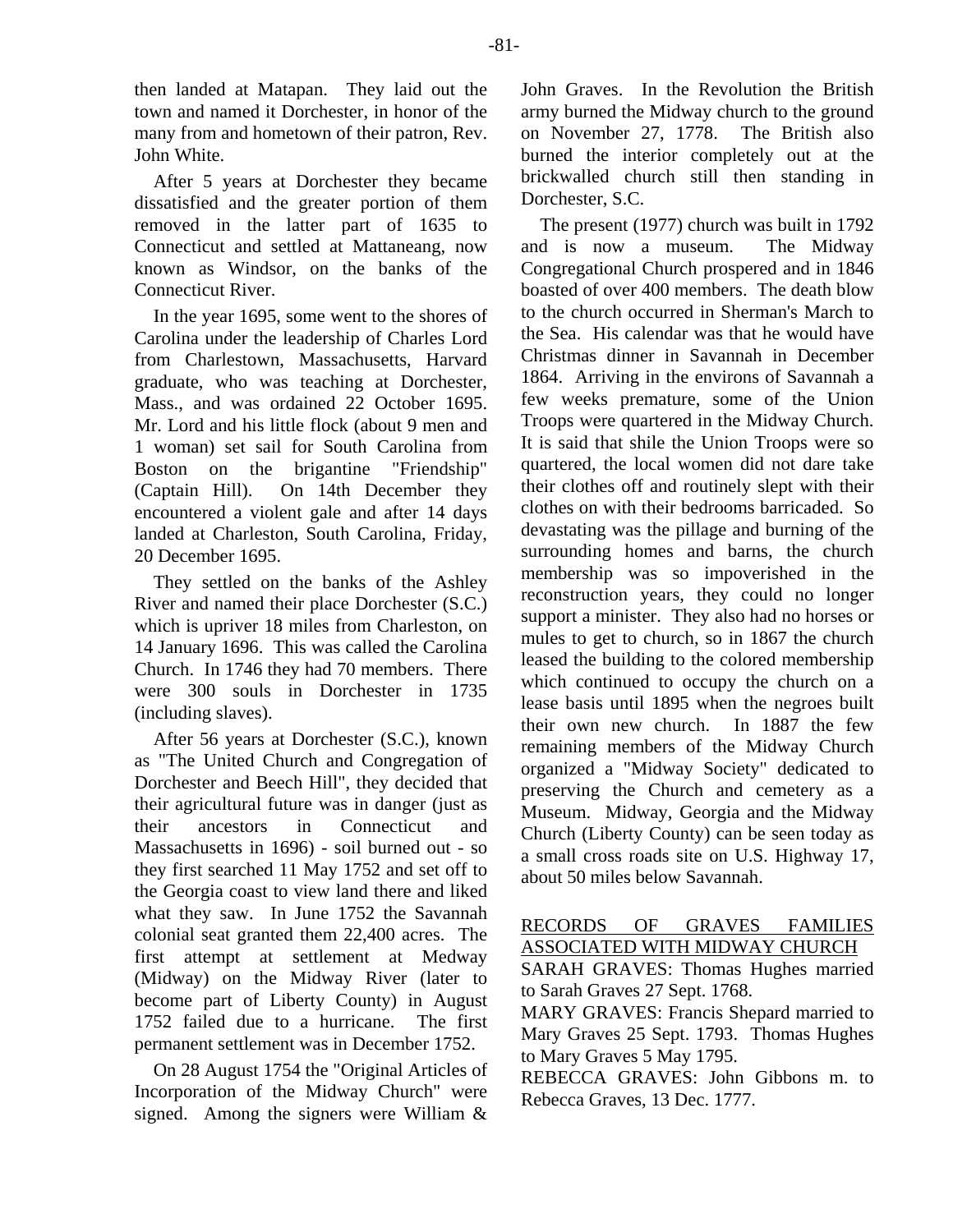SUSANNA GRAVES: John Stewart m. to Susanna Graves 12 July 1798.

MARY ANN GRAVES: daughter Francis and Mary Shepard bap. 21 Feb. 1799.

ANN GRAVES: died 22 March 1795.

THOMAS GRAVES: signed Midway Articles of Incorporation; pew rent paid, Midway Church, 23 Mar. 1785; married Mary Mitchell (in Carolina) 1779; married Elizabeth Maxwell, 22 May 1787. (2nd?) May be son of William or Thomas.

THOMAS GRAVES: son of Thomas Graves bap. 1758.

REBECCA GRAVES: daughter of Thomas Graves, 15 Mar. 1786, baptized, died 3 July 1790.

MARY GRAVES: wife of Thomas Graves died March 1785.

ELIZABETH GRAVES: wife of Thomas Graves and a child died 8 Sept. 1788.

THOMAS GRAVES: died 28 April 1789.

JOHN GRAVES: 2nd grant of land, Midway Church, Liberty Co., Ga., 500 A, 6 Aug. 1752. Arrived Midway 1756 (along with William Graves). Son Thomas Graves born to John Graves 26 July 1757; daughter born 19 Nov. 1764.

ANN ELIZA SIMMONS: daughter of John and Elizabeth Graves died 21 Sept. 1766.

ELIZABETH GRAVES: wife of John Graves died 30 Aug. 1777.

WILLIAM GRAVES: granted 500 acres in Midway in original land grants, August 1752; arrived in Midway, 1756 along with John Graves; signed original Articles of Incorporation, Midway Church, 28 Aug. 1754; married Rebecca Quarterman, 1756; pew fee paid by Rebecca Graves, Midway Church, 23 Mar. 1785; son, John Graves, born 13 July 1757, bap. 1758, died 21 Nov. 1758; daughter born April 1759; Rebecca (daughter) died 29 Oct. 1759; son, Thomas Graves, born 28 Sept. 1760, bap. 2 Nov. 1760; dau. Sarah Graves born 12 May 1763, bap. 12 June 1763; dau., Nancy Graves, bap. 20 Mar. 1768; Mary (daughter) died 29 Nov. 1769; son, John born 7 Nov. 1772, died Nov. 1775; son, William bap. 16 Dec. 1772; Mary Rebecca, dau., bap.

30 April 1775; daughter of William & Rebecca buried 11 Oct. 1773; Rebecca, wife, died 4 Nov. 1795.

MARY GRAVES: daughter of William and Ann Graves, 15 Jan. 1776; bap. 24 Mar. 1776. Children - Graves

- +2. Thomas Graves, m. ------, d. 28 April 1789.
- +3. William Graves, m. Rebecca Quarterman, 1756.
- +4. John Graves, m. Elizabeth ------.

# GENERATION 2

Thomas Graves (2) was born in SC or Midway, Liberty Co., GA, and died 28 April 1789. He married ------.

# Children - Graves

 5. Thomas Graves, b. 26 July 1757, m(1) Mary Mitchell, 1779 (SC), m(2) Elizabeth Maxwell, 22 May 1787. First wife d. March 1785.

William Graves (3) married Rebecca Quarterman, daughter of John Quarterman and Mary ("Marsey") Baker, on 8 June 1756 in Midway, Liberty Co., GA.

# Children - Graves

- 6. Rebecca Graves, b. April 1759, m. William Quarterman.
- 7. Thomas Graves, b. 28 Sept. 1760.
- 8. Sarah Graves, b. 12 May 1763.
- +9. John Graves, b. 7 Nov. 1772, m. ------.

John Graves (4) married Elizabeth ------. She died 30 Aug. 1777.

Children - Graves 10. daughter, b. 17 Nov. 1764.

# GENERATION 3

John Graves (9) was born 7 Nov. 1772 in GA or SC. He married ------.

Children - Graves

+11. Elizabeth Graves, b. 1793, m. Francis Johnson.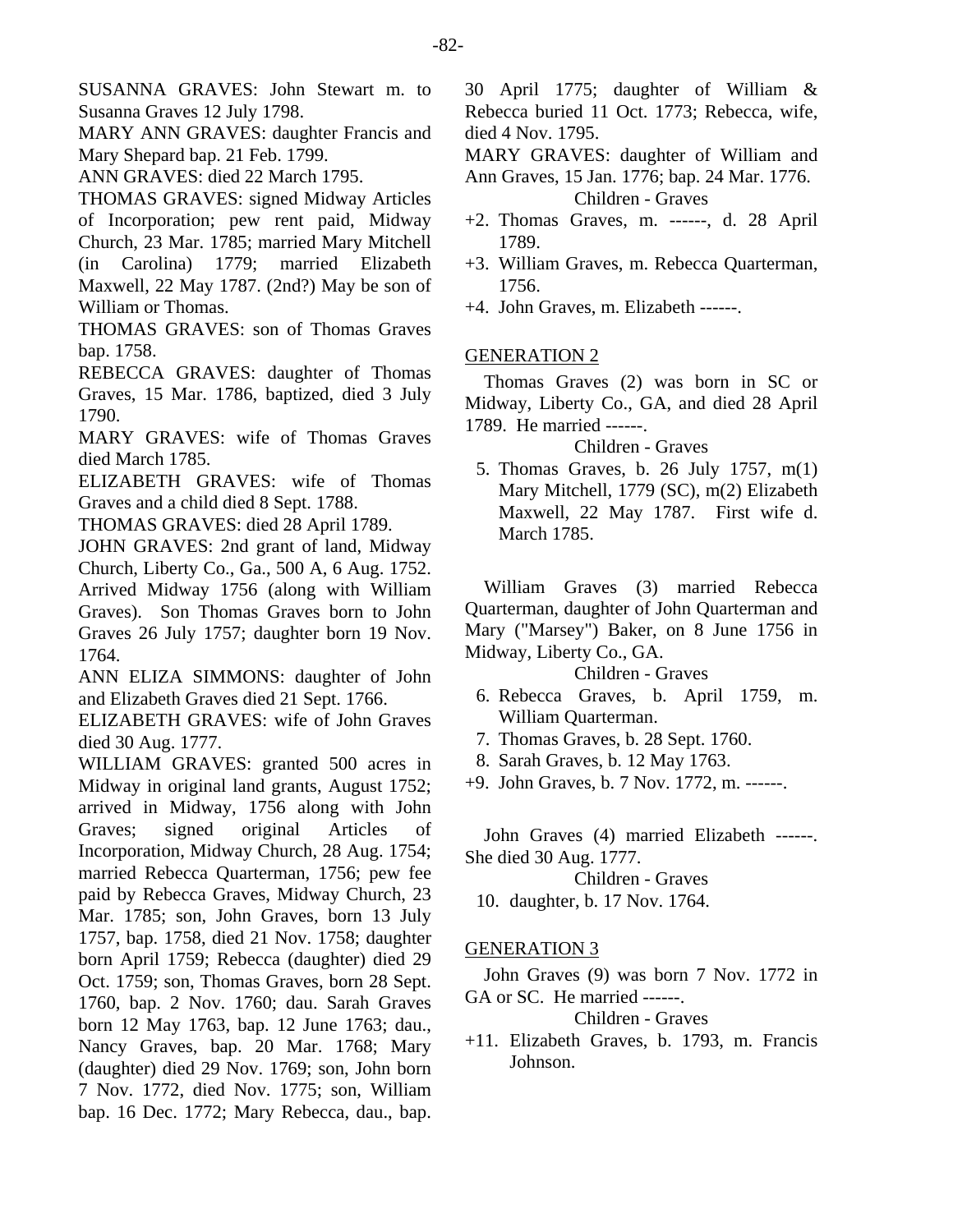Elizabeth Graves (11) was born in 1793 in Marion Co., SC. She married Francis Johnson, son of William Johnson and Celia ------.

## Children - Johnson

+12. William J. Johnson, m. Margaret Stone.

## GENERATION 5

William J. Johnson (12) married Margaret Stone, daughter of Dottson Stone.

# Children - Johnson

- 13. Sara Martha Adieu Johnson, b. 25 May 1853 (?).
- 14. Mary Elizabeth Johnson, b. 15 Oct. 1830.
- 15. Frances Permilla Johnson, b. 17 Sept. 1832.
- 16. Celia Graves Johnson, b. 1835, m. William James Grier. He was b. 4 March 1848 and d. 8 Sept. 1917, son of Thomas Rothmahler Grier and Margaret Ann Johnson.
- 17. Thomas Edward Johnson
- 18. Francis Johnson
- 19. William Chesley Johnson
- 20. Henry F. Johnson
- 21. Benjamin B. Johnson
- 22. James Foster Johnson
- 23. Robert H. Johnson

# *GRAVES FAMILIES OF THE BRITISH ISLES*

Ms. Lyn Woodbridge, 2123 Poynters Rd., Dunstable, Bedfordshire LU5 4SH, England (Lyn.Woodbridge@tesco.net), is looking for the ancestry of ELIZABETH GRAVES, as discussed below.

# DESCENDANTS OF ELIZABETH GRAVES AND SAMUEL GRAFTON OF ENGLAND

#### GENERATION 1

Elizabeth Graves (1) was born about 1806 (based on her age at death) and died in December 1851. The address given on her death certificate is 5 Maidenhead Court, Christchurch, Spitalfields. She married Samuel Grafton. He was a carpenter who was born in Shoreditch, Middlesex, England. The first 2 were born in Newcastle-upon-Tyne, Northumberland, the third in Spitalfields, and the last 2 in Shoreditch. The family has not been found in the 1841 or 1851 censuses.

## Children - Grafton

- 2. Samuel Grafton, b. 1840.
- 3. Robert Grafton, b. 1842, m. Sarah Ladline, 1862 (St. Leonards, Shoreditch). Great-grandparents of Lyn Woodbridge.
- 4. Elizabeth Ann Grafton, b. 1844.
- 5. Thomas Grafton, bapt. 1847.
- 6. William Grafton, bapt. 1849.

## *NORTHERN GRAVES FAMILIES*

Ms. Deborah Bay, 1700 Cody St., Lakewood, CO 80215-3162 (arielbay @earthlink.net), is trying to help a friend find her Graves ancestry. What is known about the family is below. Help is needed.

# DESCENDANTS OF GEORGE W. GRAVES AND ABBIE M. BRIDGE OF PA, OH & NY

## GENERATION 1

George W. Graves (1) was born about 1851 in PA. According to the 1880 census for Brooklyn, Kings Co., NY, both his parents were born in NY. He married Abbie M. Bridge on 24 Nov. 1875 in Henry Co., OH. She was born about 1854 in OH, her father was born in NY, and her mother was born in MA.

# Children - Graves

+2. Thomas A. Graves, b.c. 1880, m. Marguerite Cecilia Mullen, 26 March 1904, d. 1910-1918.

# GENERATION 2

Thomas A. Graves (2) was born about 1880 in Brooklyn, NY, and died 1910-1918 in New York, NY. He married Marguerite Cecilia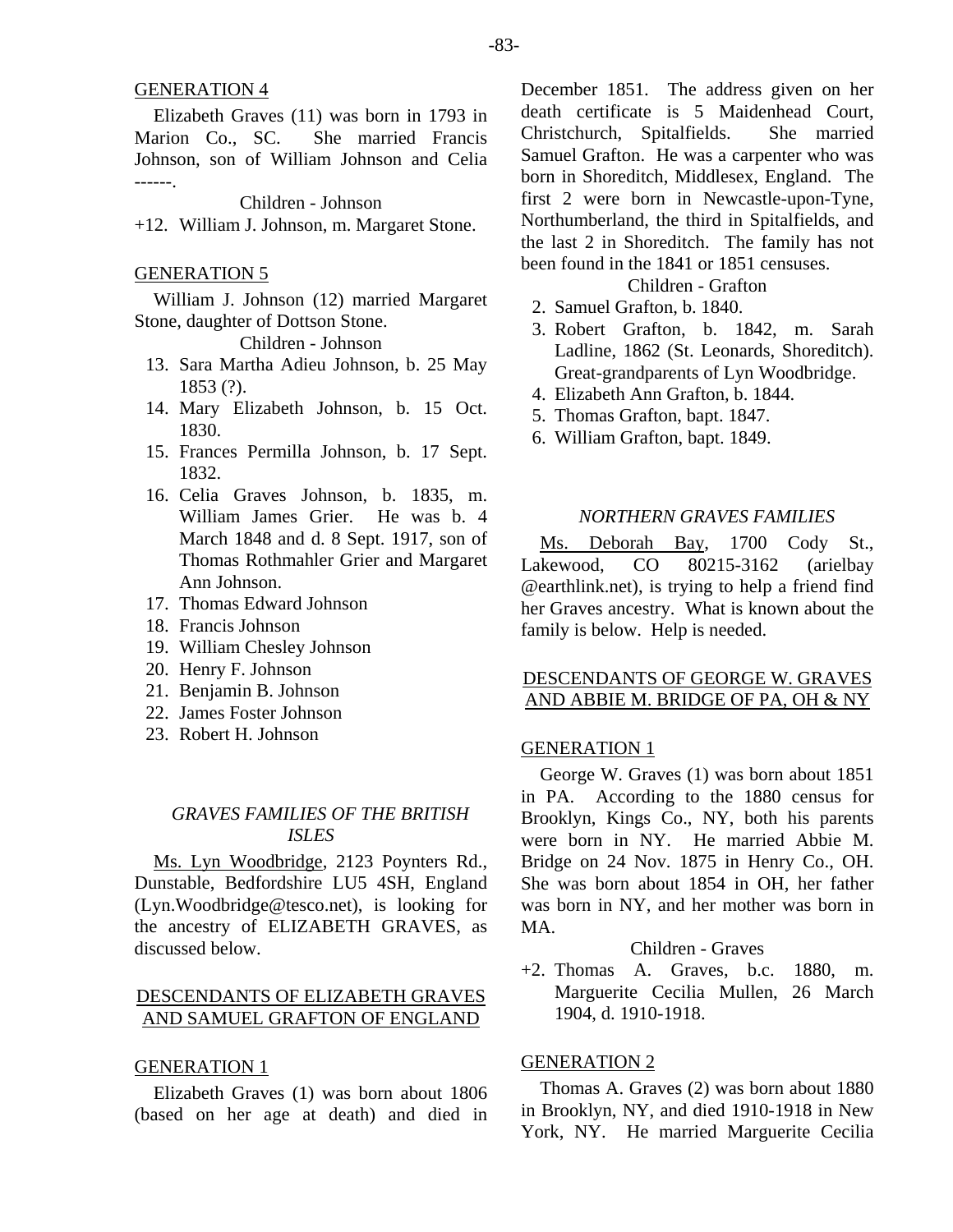Mullen, daughter of John Mullen and Deborah Brandon, on 26 March 1904 in St. Boniface Church, Manhattan, NY. She was born about 1880 in New York, NY, and died about 1950 in Flushing, Queens Co., NY. It is said that this Graves line goes back to a Revolutionary War patriot.

Children - Graves

3. Florence Graves

+4. John Christopher Graves, b. 8 Dec. 1906, m(1) Beverly Stewart, 15 Dec. 1930, m(2) Laurita ------, after 1936, d. 15 Nov. 1972.

### GENERATION 3

John Christopher Graves (4) was born 8 Dec. 1906 in Manhattan, NY, and died 15 Nov. 1972 in Queens Co., NY. He first married Beverly Stewart, daughter of Benjamin Stewart and Sarah Cecelia Robb, on 15 Dec. 1930 in Hoboken, NJ. She was born 15 March 1913 in Paisley, co. Renfrew, Scotland, died 16 Aug. 1995 in Brookhaven, Suffolk Co., NY, and was buried in Long Island National Cem. He married second Laurita ------ after 1936. She was born 21 Feb. 1915, and died in March 1979 in Flushing, NY.

Children - Graves, by Beverly Stewart

 5. Patricia E. Graves, m. Paul L. Arnold. He is son of Laurence Clancy Arnold and Lucia Maria Gerardi.

Mr. Scott Wakefield Graves, 154 Durrill Rd., El Paso, TX 79915-3648 (desertfox\_81 @yahoo.com), has been trying to find the ancestry of his great-grandfather, OLIFF HORTON GRAVES, born about 1850. He said that the family was from NY and may have been from MA before that.

It now appears that he is probably descended from THOMAS GRAVES of Hartford, CT & Hatfield, MA. The 1880 census of West, McLean Co., IL shows Olaf H. Graves in the household of Nelson Graves and Caroline. Both parents were born in VT and Olaf was born in NY, age 28 (b.c. 1852).

In the LDS records is Oliff Horton Graves born 27 Dec. 1853 in Fort Ann, Washington Co., NY, son of Nelson Graves and Matilda Horton. Why is the name of Nelson's wife different in these two sources? Did Nelson remarry, or could her name have been Matilda Caroline Horton?

In the Thomas Graves genealogy (both on the GFA website and in the 1985 book) is Nelson Graves who married Matilda ------, and whose youngest son was Oliver Graves, born about 1850. It looks likely that Oliver, Oliff, and Olaf are all the same person. Can anyone provide further confirmation of this?

Ms. Ellen Emerson, 227 Riggs Rd., Shoreham, VT 05770 (eemerson@wcvt.com), is looking for help finding the ancestry of ARTHUR CHESTER GRAVES of Maine, as discussed below.

# DESCENDANTS OF ARTHUR CHESTER GRAVES AND GERTRUDE ------ OF MAINE

#### GENERATION 1

Arthur Chester Graves (1) married Gertrude ------.

## Children - Graves

+2. Frederick Chester Graves, b. 6 July 1897, m. Flora Evelyn Brooks, d. July 1973.

#### GENERATION 2

Frederick Chester Graves (2) was born 6 July 1897 and died in July 1973, both in Harpswell, Cumberland Co., ME. He married Flora (or Florence) Evelyn Brooks, daughter of Rose (Starberd) Brooks, on 25 March 1918 in South Paris, ME. She was born 22 Aug. 1893 and died in March 1980. In addition to their son, they adopted Evelyn Rose Graves who married David Ponziani, and had one son Ronald Ponziani, born 11 March 1947.

# Children - Graves

+3. Frederick Chester Graves, Jr., b. 6 June 1919, m. Marjorie Moody, 7 Oct. 1939, d. 17 Aug. 1996.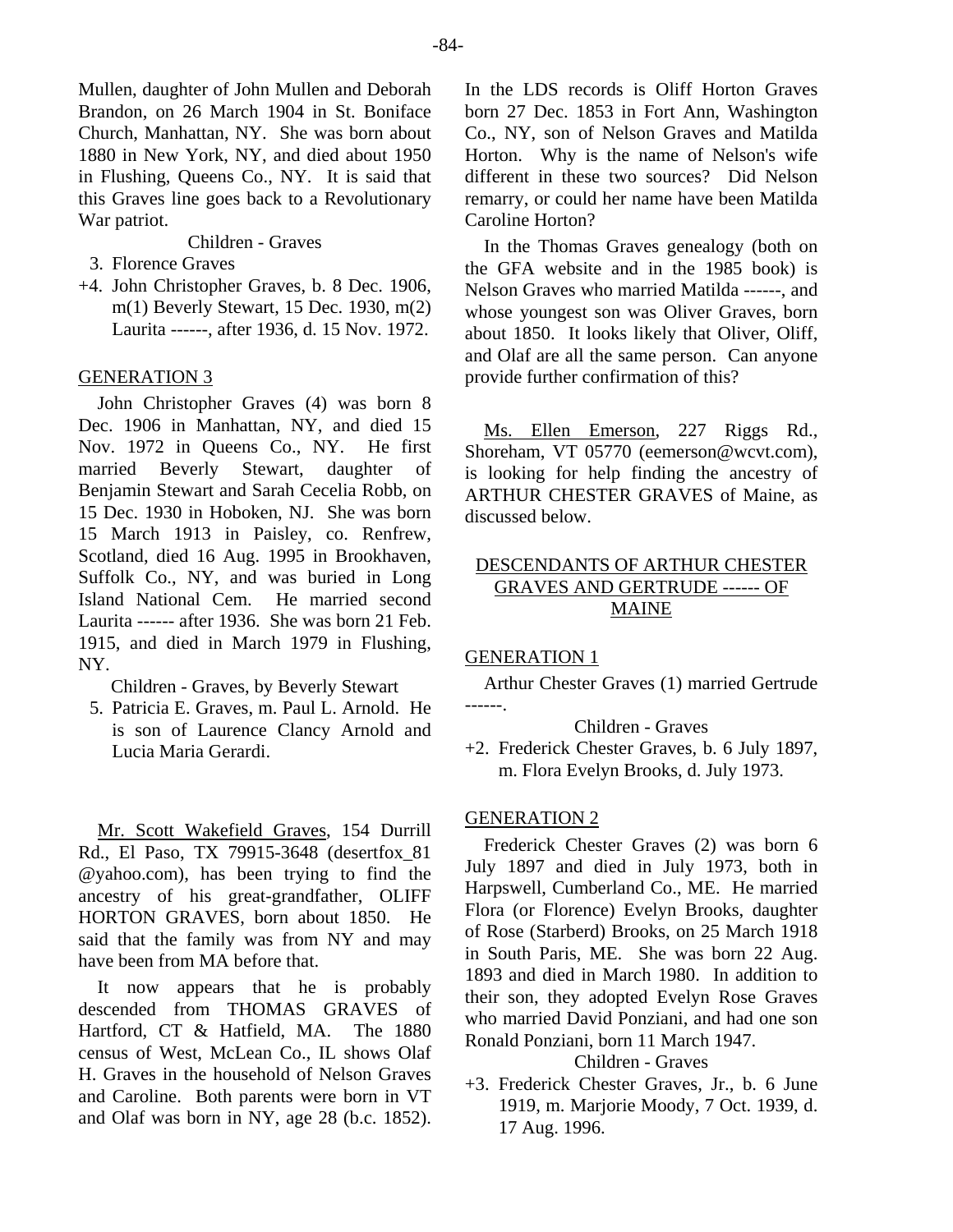Frederick Chester Graves, Jr. (3) was born 6 June 1919 and died 17 Aug. 1996, both in Harpswell, Cumberland Co., ME. He married Marjorie Moody, daughter of Elijah Moody and Leoline Bibber, on 7 Oct. 1939. She was born 1 Sept. 1918 and died 17 Aug. 1982. She married second Mariner Downing, a widower with 2 grown sons.

#### Children - Graves

- +4. Chester Ernest Graves, b. 21 Jan. 1940, m. Joan M. Moody, June 1959, d. 21 Jan. 1971.
- +5. Nancy Evelyn Graves, b. 3 April 1941, m. Edwin William Sattem, 14 Dec. 1956.
- +6. Doris Jean Graves, b. 26 Dec. 1942, m(1) Charles Whitney Barnes, m(2) Anthony Lashway.
- +7. Judith Verna Graves, b. 1 Aug. 1944, m. Levy Gilliam.
- +8. Arthur Frederick Graves, b. 3 June 1949, m. Patricia Williams, 30 Aug. 1969.
- +9. Robert David Graves, b. 3 Oct. 1950, m. Marie LaChance, 23 Sept. 1969.

### *SAMUEL GRAVES OF LYNN, MA*

Mr. Peter Graves, 15040 Windover Way, Fort Lauderdale, FL 33331 (pgo2001 @bellsouth.net), is descended from SOLON BINGHAM GRAVES. The earlier ancestry was not previously known. It was then determined that Solon was the child of Benjamin (in the Samuel Graves of Lynn, MA genealogy) who was listed as John B. Graves. This is substantiated by the 1880 census for Boston, MA, listing Solon B. Graves, and the book *Early Families of Unity, NH*, compiled by Kathleen C. Beals, 1997. Three generations, starting with Solon's father Benjamin, are below. Additional information on this part of the family would be appreciated.

#### GENERATION 7

Benjamin Graves (647) was born in South Hampton, NH. He married Orinda Sherbaine in Sept. 1817. She died 23 May 1841 at age 42. He secondly married Polly Stewart. She died 28 Jan. 1876 at 81 years of age. He lived in Unity, NH.

Children - Graves, by Orinda Sherbaine

- 1304. David Graves, b. 18 Oct. 1818, d. 9 Sept. 1848 (Boston, Mass.).
- 1305. Angeline Graves, b. 28 Jan. 1820.
- 1306. Albina Graves, b. 13 Oct. 1821, m. Stearnes Barney, 15 Feb. 1844.
- +1307. Benjamin F. Graves, b. 15 June 1823, m. Maria M. Defrees, 21 Oct. 1849.
- 1308. Josephine Graves, b. 7 June 1825, died young.
- 1309. Elexis J. Graves, b. 4 Dec. 1826.
- +1310. Solon Bingham Graves, b. 14 July 1828, m. Ann Holden Sargent, 24 Oct. 1852, d. 30 May 1903.
- 1311. Nathaniel S. Graves, b. 23 March 1830, m. Anna B. Gaylord (of Boston, Mass.), 3 Jan. 1858 (Boston, Mass.).
- 1312. Josephine Graves, b. 8 Nov. 1831.
- +1313. William W. Graves, b. 9 Aug. 1833, m. Lucina J. ------, d. 12 May 1873.
- +1314. Frederick D. Graves, b. 31 March 1835, m. Florence R. Ward, 1 May 1859.
	- 1315. Melissa E. Graves, b. 10 Nov. 1836.
	- 1316. Helen M. Graves, b. 23 July 1838, m. Levi S. Cross (of Nashua, N.H.), 10 March 1863.
	- 1317. Orinda J. Graves, b. 1 May 1840.

#### GENERATION 8

Solon Bingham Graves (1310) was born 14 July (or Sept.) 1828 in Unity, Sullivan Co., NH, died 30 May 1903 in the Soldier's Home, Chelsea, MA, and was buried in Edson Cem., Lowell, MA. He married Ann Holden Sargent, daughter of David Sargent and Nancy Gallishaw, on 24 Oct. 1852 in Manchester, NH She was born 16 May 1833 in Goffstown, Hillsborough Co., NH, and died 20 Dec. 1896 in Boston, Suffolk Co., MA.

Children - Graves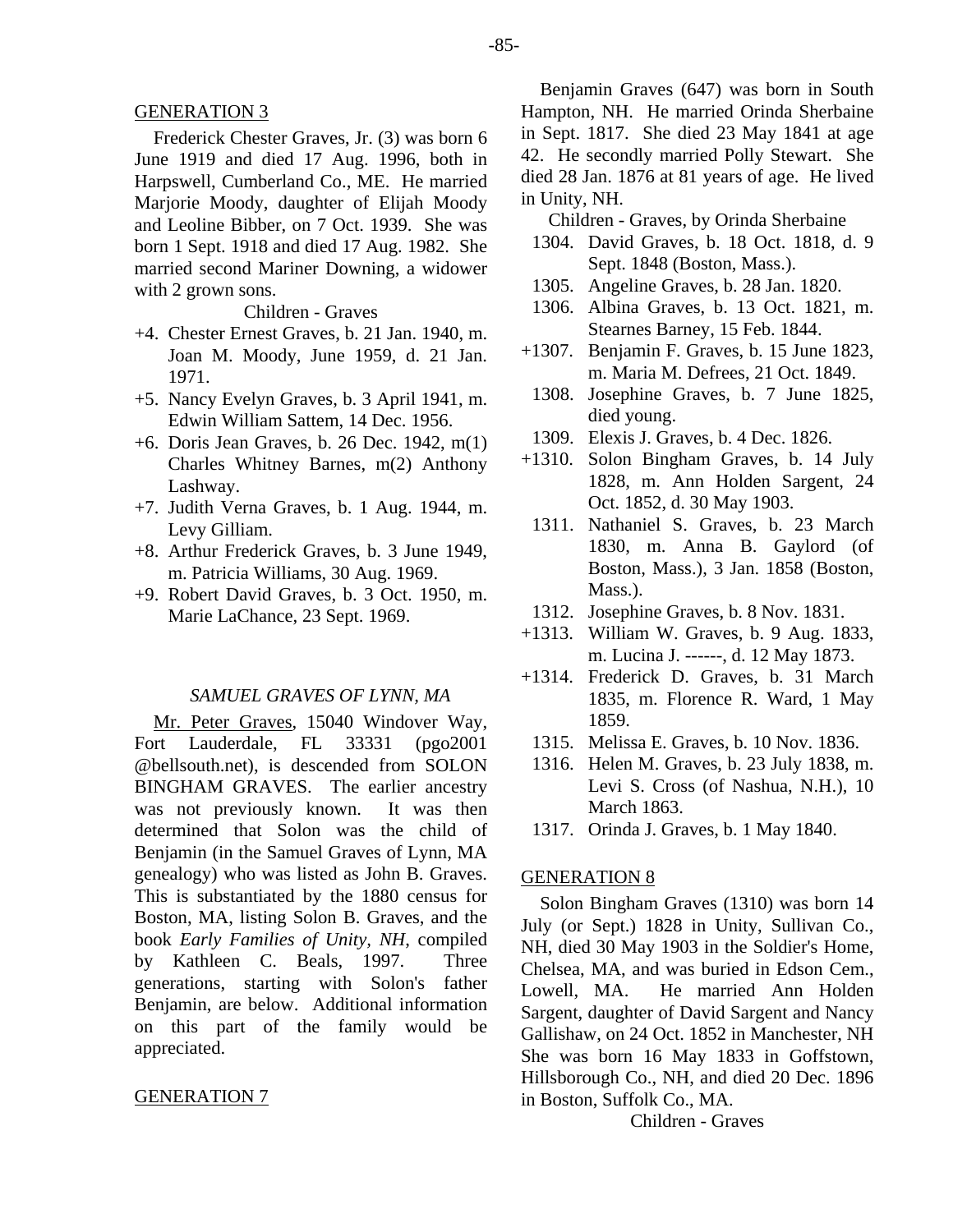- 2150a. George Wallace Graves, b. 16 Aug. 1853 (Unity, Sullivan Co., NH).
- 2150b. David Bingham Graves, b. 27 Nov. 1855 (Unity, Sullivan Co., NH).
- 2150c. Millie Solaw Graves, b. 8 May 1858 (Nashua, NH).
- 2150d. Ida Mabel Graves, b. 24 May 1860.
- +2150e. Elmer Ellsworth Graves, b. 8 Sept. 1861, m. Sarah Maria Locke, 24 Nov. 1885.
	- 2150f. Frances Gardner Graves, b. 25 Dec. 1863. Probably the same as Etta F. Graves listed in 1880 census.
	- 2150g. Frederick Floyd Graves, b. 19 July 1867 (Colton, NY).

## GENERATION 9

Elmer Ellsworth Graves (2150e) was born 8 Sept. 1861 in Keesville, Essex Co., NY, died in Arlington, Middlesex Co., MA, and was buried in Arlington Cem., Arlington, MA. He married Sarah Maria Locke, daughter of William Locke and Augusta Henderson, on 24 Nov. 1885 in Boston, Suffolk Co., MA. She was born 10 March 1862 in South Boston, Suffolk Co., MA, died 21 Oct. 1956 in Arlington, Middlesex Co., MA, and was buried 24 Oct. 1956 in Arlington Cem., Arlington, MA.

Elmer may have worked for a newspaper in Boston, MA. He was a printer in Boston in 1880, where he was living with his parents. The marriage certificate of Elmer and Sarah lists him as a printer, living in Boston, MA in 1885, with his place of birth Keeseville, NY. He apparently moved from Keeseville, Essex Co., NY to Arlington, MA.

# Children - Graves

- +2860a. Lester Locke Graves, b. 13 Feb. 1887, m. Beatrice Charlotte Foster, 28 July 1913, d. 14 Oct. 1956.
- +2860b. Gertrude A. Graves, b. 17 Jan. 1891, m. Herman Benner, d.c. 1969.
	- 2860c. Walter E. Graves, b. 4 July 1893, m. Esther ------, d. Jan. 1969.

Ms. Priscilla Blount, 250 Ogden Rd., Wenonah, NJ 08090 (MuntzC@netscape.net), wrote: "According to your site, Samuel Graves (1) [of Lynn, MA] had Mark Graves (3), and he in turn is the father of Mary Graves (15) who married Joseph Haskell, 2 Dec. 1674. Then Thomas Graves of Hartford, CT is the father of Isaac Graves (2) who married Mary Church. They were the parents of Mary Graves (8) who married Eleazer Frary and (2) Joseph Haskell, 2 Dec. 1674. Could you please clarify this."

ED. NOTE: This question has been answered twice before, first on p. 124, 1991 GFNL, and then on p. 17, 1997 GFNL. These items state that it is believed the information about the wife of Joseph Haskell being the Mary Graves who was a daughter of Isaac Graves (son of Thomas Graves of Hartford) is wrong. Joseph Haskell was born 2 June 1646 in Gloucester, MA, and Joseph and Mary lived in Gloucester. Mary's father Mark Graves lived in Lynn, MA, close to Gloucester. The other Mary Graves was born in Hartford, CT, and her family continued to live in the Hartford, CT and Hatfield, MA areas, and it seems unlikely that she would have married a man from Gloucester, MA.

In conclusion, Mary Graves who married Joseph Haskell was almost certainly descended from Samuel Graves of Lynn, MA. Proof of this would be appreciated.

## *SOUTHERN GRAVES FAMILIES*

Mr. Bill E. Graves, 49777 Hummingbird Lane, Vandalia, MO 63382-7054, is looking for the ancestry of his Graves line discussed below. There is a lot of conflicting information and clarification will be appreciated.

# DESCENDANTS OF WILLIAM LANE GRAVES AND MATTIE ------ OF VA

#### GENERATION 1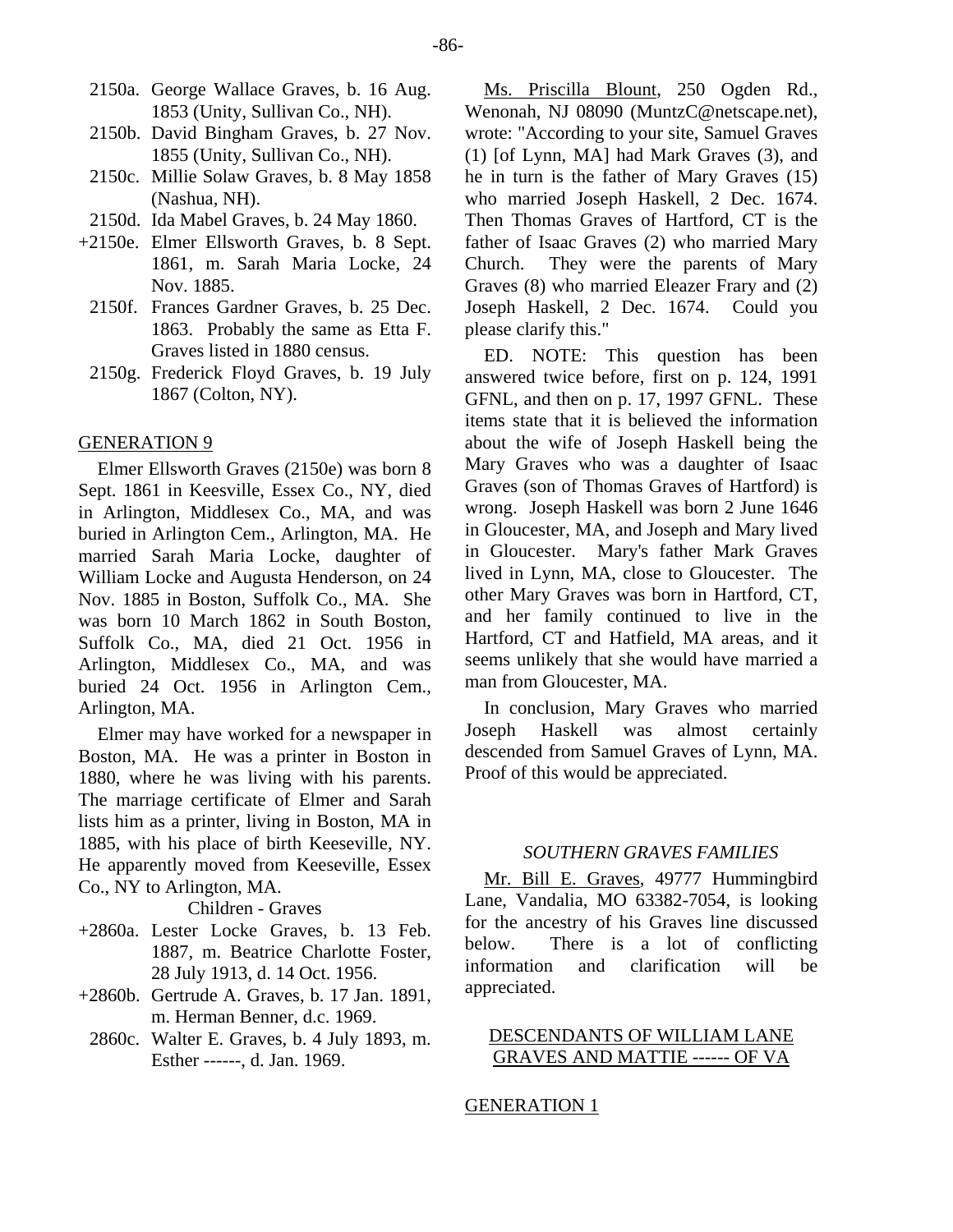William Lane Graves (1) was born 23 March 1845 in Ralls Co., MO, and died 16 Nov. 1876 in Albany, Gentry Co., MO (according to the LDS Ancestral File). He married Mattie ------. He is said to have been a son of William Bartlett Graves and Nancy Ann Utterbach. No record of the marriage for that couple has been found, but it is suspected that William may instead be a son of Bartlett O. Graves and Frances Lane, descended from Capt. Thomas Graves of VA. Bartlett and Frances did have a son named William and it would not have been surprising for him to have his mother's surname as his middle name.

The 1870 census of Clay Twp., Ralls Co., MO lists a household headed by William Graves, age 48 (b.c. 1822, born in KY, with wife Nancy (Utterbach?), age 45, and 7 children, all born in MO: William, 25, Jeff, 21, Tipton, 14, Polly, 12, Nancy, 12, Alice, 10, Minnie, 5. The child named William could be William Lane Graves but, if so, why do his apparent widow and son appear in the 1880 census with the son age 14? The obvious conclusion is that William Lane Graves was not a son of William and Nancy Graves.

Living near William Graves in 1870, also in Clay Twp., Ralls Co., MO, was Milton Graves, age 40, born in KY, with wife Martha and children Charles and Emily. Perhaps this is a brother of William. A search of the Capt. Thomas Graves of VA genealogy found two brothers named William and Milton, born about the right time in KY, but their children did not match those in the census.

The 1880 census of Union, Marion Co. (next to Ralls Co. in eastern MO), MO lists Mattie Graves, age 37 (b.c. 1843), born in MO, with Eddie Graves, age 14 (b.c. 1866), born in MO, in the household of James Maddux (age 75) and his wife Mahalia D. Maddux (age 74). It appears that this is the wife and son of William Lane Graves, and fits with the report of William's death in 1876. It is possible that Mattie's maiden name was Maddux, but no relationship was stated in the census record.

It is stated in the LDS Ancestral File that William Lane Graves married Mary Ann Hart on 12 Dec. 1872, and that they had a child, Frances Laura Graves, born 27 Jan. 1877 in Spalding Springs, Ralls Co., MO, died 13 April 1970 in Indianapolis, Hendricks Co., MO. Mary Ann Hart is said to have been born 9 June 1840 in Cloverdale, IN, died 21 Nov. 1923 in Paris, Monroe Co., MO, married William Lane Graves 12 Dec. 1872, and daughter of Richard Lindsey Hart and Elizabeth Catherine Morris. This Mary Ann Hart appears to be the Mary Graves heading a household in the 1880 census for Huggins, Gentry Co., MO. This lists Mary Graves, age 40, born in IN, and children Mortimer Graves, age 15, born in TX, Bertha Graves, age 6, born in MO, and Frances Graves, age 4, born in MO.

In summary, it appears that there may be 3 men named William Graves in the above records. One probably married Mattie, one probably married Mary, and a third was a son of William and Nancy Graves. Which William had the middle name of Lane is not known, although it still seems likely that it was the one who was a son of Bartlett O. Graves and Frances Lane. But whether the one with the middle name of Lane was the one who married Mattie is not certain. Based on the 1880 census, Mattie was definitely the mother of the son listed below.

Children - Graves

+2. Edward Richard Graves, b. 19 Dec. 1866, m. Minnie Viola Bowman, d. Feb. 1959.

# GENERATION 2

Edward Richard Graves (2) was born 19 Dec. 1866 and died in Feb. 1959. He married Minnie Viola Bowman.

Children - Graves

- +3. Ollie Ray Graves, b. 4 May 1891, m(1) ------, m(2) ------, m(3) Lola B. Long Leake, d. Sept. 1976.
- 4. May Graves, m. ------ Hunter.
- +5. Pearl Clifford Graves, b. 1889, m. Anna Keenan, d. 1976.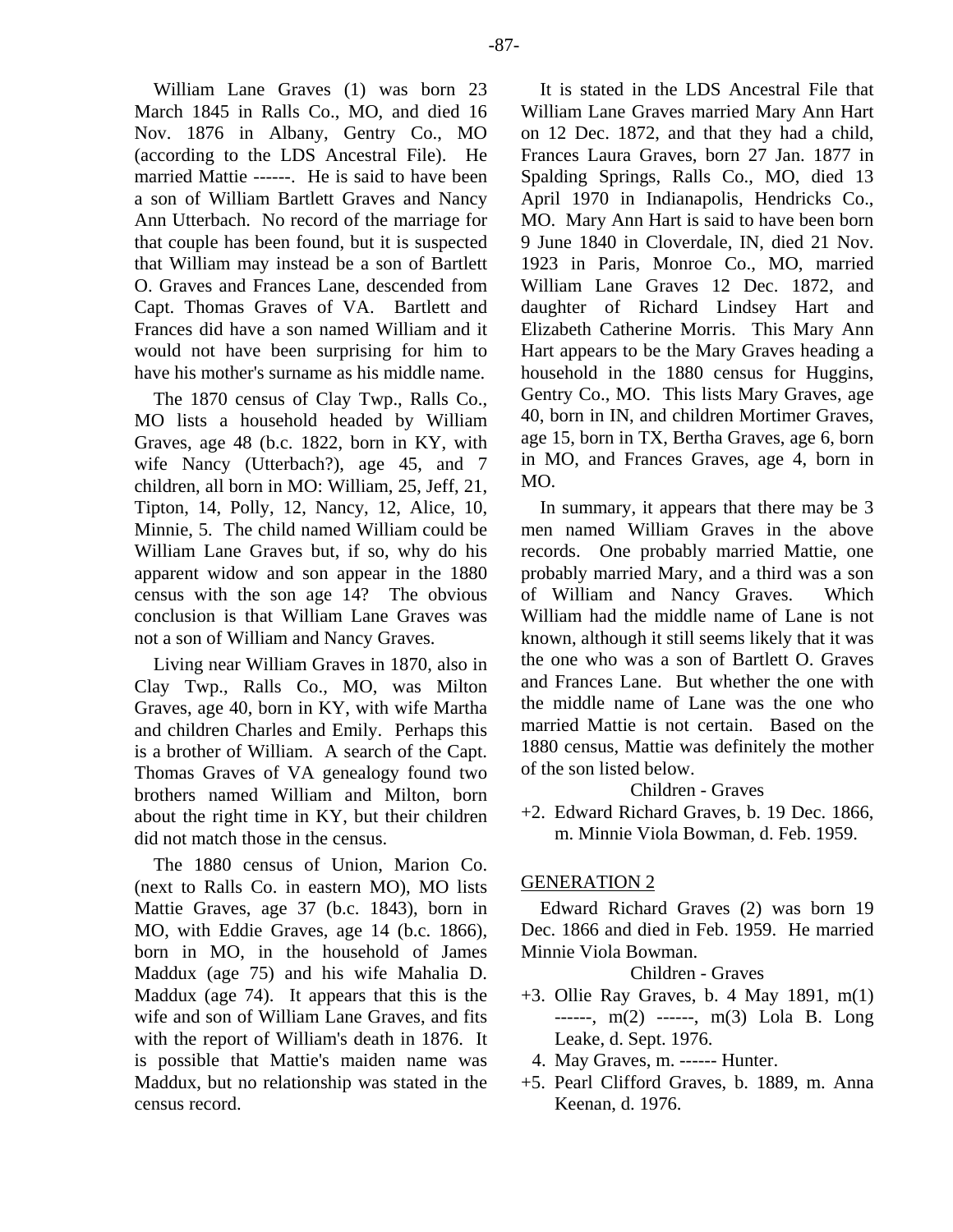- 6. Wick Graves, b. 1893, m. Ada C. ------, d. 1971.
- 7. Lucille Graves, b. 1908, m. ------ Dalton, d. 1996.

### GENERATION 3

Ollie Ray Graves (3) was born 4 May 1891 and died in Sept. 1976. The names of his first 2 wives are not known. He married third Lola B. Long Leake. She was born 28 June 1892.

Children - Graves

- 8. Helen Graves, m. ------ Griffith. 1 dau. b.c. 1951, and 2 granddaughters. They lived in Perry, MO in 1983.
- 9. Jerry Richard Graves, b. 1922.
- 10. Francis Merl Graves, b. 1925.
- 11. Billie Eugene Graves, b. 15 April 1928, m. Lillian Mary Cullom, 31 Dec. 1954. She was b. 12 Aug. 1938.
- 12. Ralph Lee Graves, b. 1930.

Pearl Clifford Graves (5) was born in 1889 and died in 1976. He married Anna Keenan. Children - Graves

- +13. Jerry Graves, m. Patricia Haut.
	- 14. Theodore ("Ted") Graves, m. Betty Carson. They were both bur. in Santa Rosa, CA.
- +15. Jack Graves, m. Clara ------.
- +16. Margaret Graves, b. 1911, m. Buford Curtis, d. 1992.
	- 17. James Graves, b. 1914, m. Margaret ------, d. 1993. He nickname of Dixie was given because she lived above the Dixie donut shop.
- 18. Danny Graves, b. 1917, m. Gladys B. ------, d. 1993 (Santa Rosa, CA).
- +19. Theresa Graves, b. 1923, m. William Phillips.
- +20. Keenan Lee Graves, b. 1925, m. Joyce Wood.
- +21. William Eugene Graves, b. 1931, m. Lois Darlene Campbell, d. 1989.

Mr. Tony Quick, 637 South Glancy Dr., Deltona, FL 32725 (tquick@totcon.com), is

looking for the ancestry of HUGH RICE GRAVES (genealogy 234). He especially wants to know more about SNEAD GRAVES mentioned in the genealogy. Who were his children? Could he have been the father of Hugh Rice Graves? It is assumed that Hugh Rice Graves was descended from Capt. Thomas Graves of VA, but no connection has yet been found.

The following information was from him and his mother Mrs. Emma Graves Wiese, Diane Corley, and Teresa Snead. Some of it is also from Mrs. Belver Graves Goode, Rt. 2, Box 620, Afton, VA 22920.

# DESCENDANTS OF HUGH RICE GRAVES AND ELIZABETH MAWYER OF ALBEMARLE CO., VA

## GENERATION 1

Hugh Rice Graves (1) was born about 1822 in Albemarle Co., VA. He married Elizabeth Mawyer in Sept. 1849 in Albemarle Co. She was born in May 1827 in Albemarle Co.

In the 1850 census for Albemarle Co., VA, he was listed as Rice Graves, with wife Betsey and son Francis. In the 1860 census for Fluvanna Co., VA, he was also listed as Rice Graves, with Elizabeth, Francis M., Alice A., Sarah E., George B., John F., and infant (Mary Ann, based on the 1870 census). In the 1860 census he was listed as an overseer at Lafayette Hill, which is probably the reason they were living in Fluvanna Co. In the 1870 census for Albemarle Co., he was listed as H. R. Graves, with Elizabeth, Francis M., Sarah E., George B., John F., Mary A., Martha S., Robert Lee, and Fanny V. In the 1880 census for Albemarle Co., he was listed as Hugh R. Graves, with Elizabeth, Sarah E., George B., John F., Mary Ann E., Martha S., Robert Lee, and Fannie V.

Elizabeth was living with son George B. Graves and his wife Minnie in the 1900 census. Elizabeth's marital status was "single", so Rice must have died prior to June 30, 1900 (census date). In the 1910 census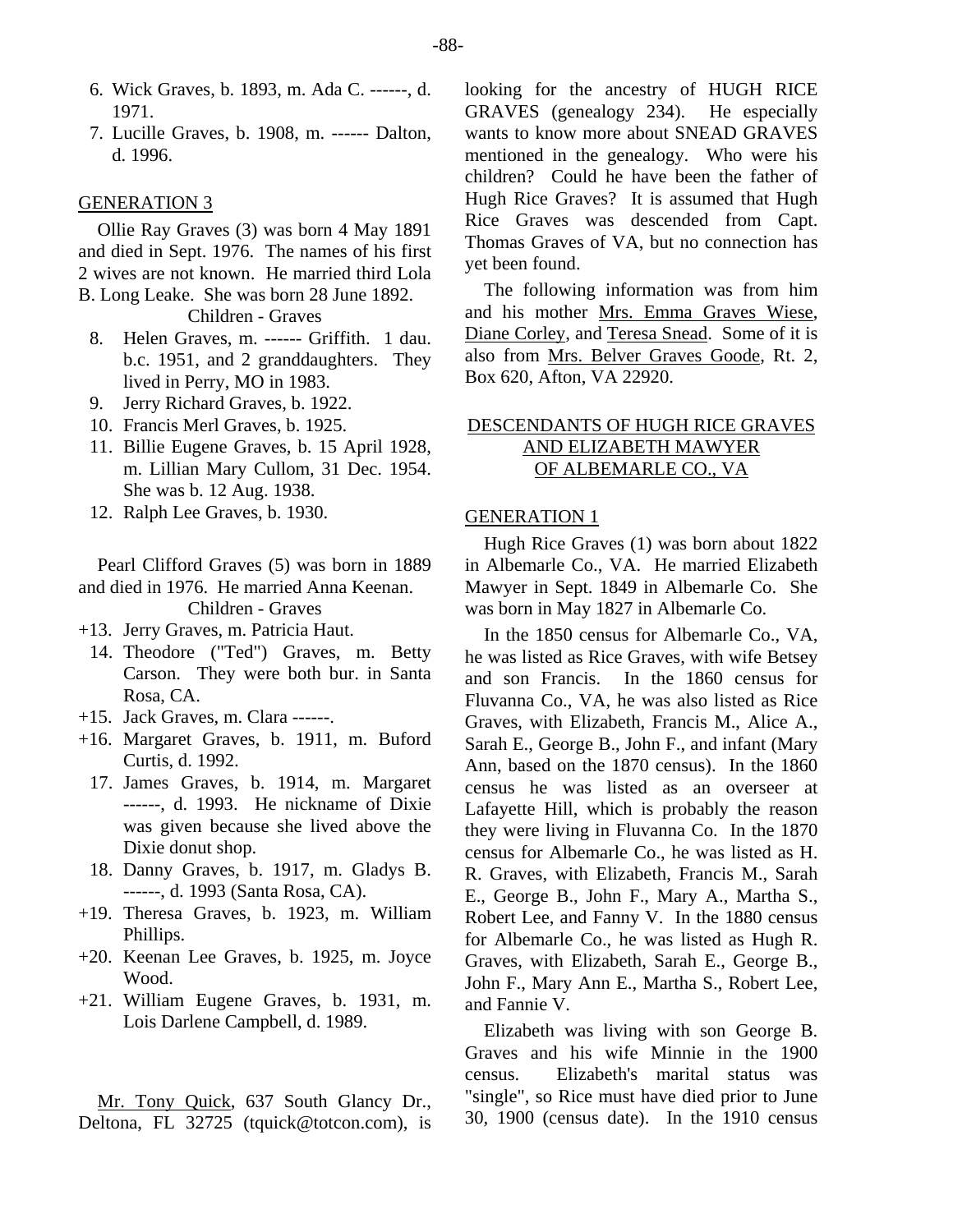Elizabeth was living with son Frank and his wife Sophia.

Snead Graves is found in the 1830 Albemarle Co., VA census. Could he have been the father of Rice Graves? There was also a John Graves in the 1810 census of Albemarle Co. The IGI shows Snead Graves born about 1777 in Albemarle Co., and married Sally Moyers on 8 April 1801 in Albemarle Co., VA.

Families living next to Rice Graves in the 1850 census in Albemarle Co., VA were:

| 36 | John Graves             | 47   | M |   |
|----|-------------------------|------|---|---|
|    | Martha                  | 35   | F |   |
|    | Hagger                  | 12   | M |   |
|    | John                    | 11   | M |   |
|    | Savinia                 |      | 9 | F |
|    | Tedinia                 |      | 7 | F |
|    | Alfred                  | 5    | M |   |
|    | Hardinia                | 3    | F |   |
|    | Preston                 | 1    | M |   |
| 37 | <b>Nathaniel Graves</b> | 30   | M |   |
| 38 | Ira Graves              | 23   | M |   |
| 39 | <b>Rice Graves</b>      | 28   | M |   |
|    | Betsey (Elizabeth)      | 25   | F |   |
|    | Francis                 | 6/12 | M |   |
|    | Children - Graves       |      |   |   |

- +2. Francis Marian Graves, b. 15 March 1850, m(1) Mary Elizabeth Falwell, 10 Jan. 1876, m(2) Sophia E. (Hunter) Irvine.
	- 3. Alice A. Graves, b.c. 1852.
	- 4. Sara E. Graves, never married. Lived with William Rice Graves. Living with Thomas and Fannie Thacker (sister) in 1900 census. Living with sister Mary Kirby in 1920 census.
- +5. George B. Graves, b. 23 Sept. 1854, m. Minnie Meter Harlow, c. 1890, d. 7 May 1915.
- +6. John F. Graves, b.c. 1857, m. Georgianna Harlow, 18 Dec. 1884, d. 18 Feb. 1896.
	- 7. Mary Ann Graves, b. May 1860, m. William D. Kerby, 7 Nov. 1895.
	- 8. Martha S. Graves, b.c. 1862, m. Victor E. Thacker, 31 Oct. 1896.
- 9. Robert Lee Graves, b.c. 1866.
- +10. Fanny V. Graves, b.c. 1868, m. Thomas J. Thacker, 28 Feb. 1888.

## GENERATION 2

Francis Marian (or Marion?) Graves (2), called "Frank", was born 15 March 1850 in Albemarle Co., VA. He first married Mary Elizabeth Falwell on 10 Jan. 1876 in Albemarle Co. She was born about 1857 in Albemarle Co.

After her death, he secondly married Sophia E. Irvine (nee Hunter), a widow, on 2 June 1898. She was born about 1859. They lived in Scottsville, Albemarle Co., VA.

Children - Graves, by Mary E. Falwell

- +11. William Rice Graves, b. 14 March 1877, m. Minnie Snead, 7 Nov. 1900, d. 25 Jan. 1942.
- 12. Francis Lafayette Graves, b. Oct. 1879, never married, d. before Jan. 1942.
- 13. Betsey (or Betty) Anne Graves, b. Aug. 1882, m. Samuel Skinner. No children.
- +14. George Floyd Graves, b. 8 March 1885, m. Nora Lee Coleman, 15 Aug. 1911, d. 22 Dec. 1930.
	- 15. Robert ("Bob") Graves, b. July 1887, m. Nannie Cora Moore, 5 July 1911. They were divorced in 1915. He died about 1918 in camp of flu in World War I.
- +16. Norene Virginia Graves, b. Jan. 1893, m. Miles William Drumheller, 5 March 1912.

Children - Graves, by Sophia Irvine

- 17. Sally C. Graves, b.c. 1901.
- 18. Hannah Blanche Graves (called Blanche), b.c. 1903.

George B. Graves (5) was born 23 Sept. 1854, and died 7 May 1915 in Rockbridge Co., VA. He married Minnie Meter Harlow about 1890. Although they lived in Rockbridge Co., VA, they were in Albemarle Co., VA when the 1900 census was taken.

On George's death certificate, his birth date is given as 1854, but in the 1860 census he was 4, in 1870 he was 13, and in 1880 he was 23. In the 1900 census it says he was born in Sept. 1857. It seems more likely that he was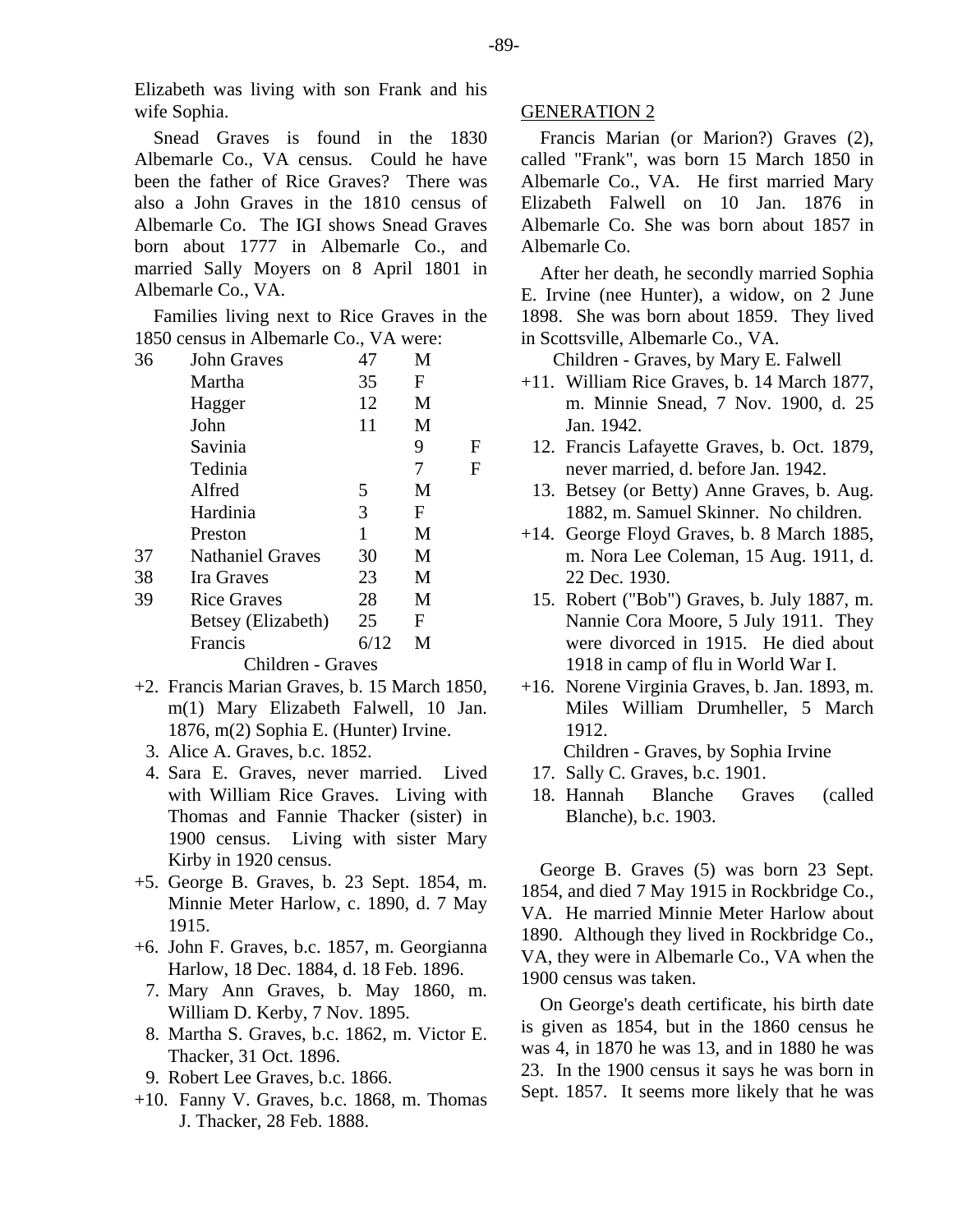actually born in 1857 or 1856, rather than 1854.

Children - Graves

- 19. William Graves, b. 1892, d. 12 Dec. 1895 (age 3 years).
- 20. Ollie Evelyn Graves, b. 29 Oct. 1894, d. 7 Nov. 1918.
- 21. Cora Lee Graves, b. July 1897, m. Peyton Farmer, d. 22 March 1964.
- 22. Clifford Gerard Graves, b. 22 June 1902, m. Helen L. Benson, 1 May 1935, d. 27 Feb. 1981.
- 23. Grace Viola Graves, b. 27 Aug. 1907, m(1) Carl Ayers, m(2) Isacc Freeland, d. 2 Jan. 1993.

John F. Graves (6) was born about 1857, and died 18 Feb. 1896 in Rockbridge Co., VA. He married Georgianna Harlow on 18 Dec. 1884. They lived in Rockbridge Co., VA.

Children - Graves

- 24. Glenna May Graves, b. 20 Nov. 1885 (Rockbridge Co., VA), m(1) Harry Reid, m(2) ------ Jacobson.
- 25. Pearl Bettie Graves, b. 25 March 1887, m. Pete Hartless, d. 4 Oct. 1956.
- 26. Dolly Floyd Graves, b. 14 Feb. 1890.
- 27. Gertrude Tammy Graves, b. 23 Oct. 1892, m. Emmett Cash, d. 11 Nov. 1978.
- 28. Hugh Rice Graves, b. 9 Sept. 1894, m. Agnes McClung, d. 28 Jan. 1989.
- 29. Eva Blanche Graves, b. 23 May 1896, m(1) ------ Wade, m(2) ------ Brune, d. 9 April 1970.

Fanny (or Fannie) V. Graves (10) was born about 1868. She married Thomas J. Thacker on 28 Feb. 1888. He was born about 1863 in Nelson Co., VA. They lived in Albemarle Co., VA.

Children - Thacker

- 30. Percy Thacker, b.c. 1893.
- 31. Thomas J. Thacker, Jr., b.c. 1898.
- 32. Josie M. Thacker, b.c. 1900.
- 33. William H. Thacker, b.c. 1904.
- 34. Flossie M. Thacker, b.c. 1908.

# GENERATION 3

William Rice Graves (11) was born about 1877 and died in Jan. 1942. He married Minnie Snead. She was born about 1881 and died in 1959. They lived in Albemarle Co., VA. He was in the sawmill business.

## Children - Graves

- +35. Gordon Green Graves, b. 9 Jan. 1901, m. Lucy Poe, 18 Nov. 1920, d. 20 Nov. 1969.
- +36. Mary Ann Esterline Graves, b. 9 Dec. 1903, m(1) Roy Powell, m(2) John Lutz, d. June 1986.
	- 37. Theodore R. Graves, b. 15 Aug. 1906, m. Mary Thomas, 20 May 1925, d. 6 June 1983. Lived in Alexandria, VA. He worked in railroad yards and in his work accidentally had a leg amputated. 2 sons and 3 daughters.
	- 38. George Melvin Graves, b. 16 May 1908, m. Bessie Esterline Spencer, d. 27 Nov. 1982. Lived at Alberene, Albemarle Co., VA. 2 sons and 1 dau.
- 39. John Lafayette ("Fayette") Graves, b. 16 April 1910, m. Nellie Lula Spencer, 15 June 1929, d. 15 June 1987. 4 sons.
- +40. Carrie Lee Graves, b. March 1912, m. William Franklin Moon, 23 Dec. 1933, d. 3 Jan. 2000.
- +41. Rufus Irvine Graves, b. 22 April 1914, m. Christa Carter, d. Dec. 1964.
- +42. Ruby May Graves, b. 7 March 1918, m(1) Nat Thomas, m(2) Harold Weeks, d. 31 July 1992.
	- 43. Robert Neville ("Bob") Graves, b. 8 Aug. 1919, m. Elsie Aliese Spencer, d. 27 Feb. 1997. She was b. 4 Aug. 1921, d. 17 Feb. 1991. 1 son and 3 daughters. Lived in Alberene, Albemarle Co., VA.
	- 44. Samuel Houston Graves, b. Aug. 1919, m. Emma Ruth Spencer, d. 22 July 1984. They lived in Albemarle Co., VA, and he served in WW II. 3 daughters and 2 sons.
	- 45. Warren Everett Graves, b. 25 May 1922, m. Dorothy Crizer. Divorced. 1 daughter and 2 sons.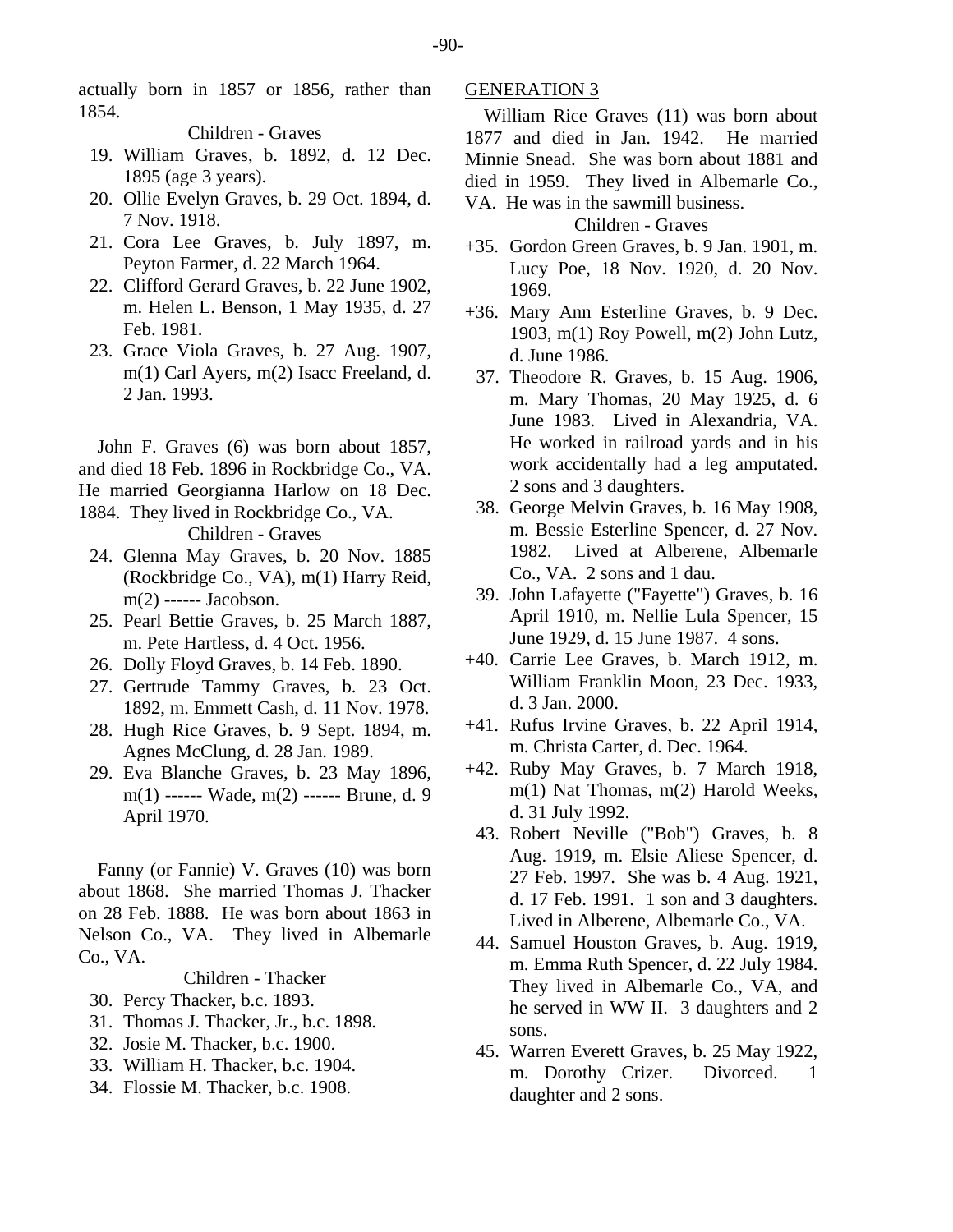George Floyd Graves (14) was born 8 March 1885 and died 22 Dec. 1930. He married Nora Lee Coleman on 15 Aug. 1911 in Washington, DC. She was born 4 July 1891 and died 12 Feb. 1973. All their children were born in Albemarle Co., VA.

Children - Graves

- +46. Ruth Elizabeth Graves, b. 18 June 1913, m. William Cecil Critzer, 1934.
- +47. Mary Estelle Graves, b. 24 Nov. 1915, m. Russell Critzer, 28 Aug. 1932.
- +48. Belver Virginia Graves, b. 24 Sept. 1918, m. Homer C. Goode, 2 Feb. 1939.
- 49. Floyd Franklin Graves, b. 10 July 1921, d. 7 Nov. 1944 (killed in action in Germany in WW II).
- +50. Elsie Winifred Graves, b. 27 April 1924, m. Purcell Tomlin, 20 Oct. 1950.
- +51. Willard Lee Graves, b. 12 Jan. 1926, m. Gladys Dudley, c. 1945.
- +52. Carl Joseph Graves, b. 30 July 1929, m. Lucille Clark, d. 28 Dec. 1984.
	- 53. Calvin Coleman Graves, b. 28 Sept. 1930, d. 2 Oct. 1930.

Norene Virginia Graves (16) was born in March 1893. She married Miles William Drumheller on 5 March 1912. They lived in Schuyler, Nelson Co., VA.

Children - Drumheller

- 54. Frank Drumheller
- 55. Raymond Drumheller
- 56. Estelle Drumheller
- 57. Molly Drumheller

Mrs. Vickie Lynn Potter, 10296 Aspen Valley Dr., Fenton, MI 48430 (dvpotter @quixnet.net), has been searching for the ancestry of her great-grandmother IDA MAE GRAVES. She was told that Ida Mae was a Cherokee Indian, was also known as "Ider Down", and was born about 1870 in Cherokee Territory in present-day Oklahoma.

Recently, Vickie noticed the similarity between part of the descendants of George Graves and Charlotte Raines (genealogy 547) and her family. The pertinent sections of that genealogy are below. Then her family was apparently located in the 1880 census, District 7, Decatur Co., TN. The record lists T. Graves, female (probably Terissa), age 48 (born about 1832), with son G. W. Graves, age 15 (born about 1865), daughter Nan Graves, age 13 (born about 1867), daughter M. A. Graves (probably Margaret A.), age 11 (born about 1869), and daughter I. M. Graves (probably Ida Mae), age 7 (born about 1873). They were all born in TN.

She would like additional proof that this is the correct connection. Information about other descendants of John C. Graves is also desired.

# DESCENDANTS OF GEORGE GRAVES AND CHARLOTTE RAINES OF VA, NC & TN

# GENERATION 1

George Graves (1) was born about 1775 in VA, and died before 4 Oct. 1869 in Decatur Co., TN. His name is given as George A. and George Washington Graves by R-6. He married Charlotte Raines in Charlotte, NC. She was born about 1785 in Charlotte, NC, and died before 1860 in Decatur Co., TN. They moved to Decatur Co., TN (then known as Perry Co.) as early as 1830. The 1837 Perry Co., TN tax list, district 4, shows the following: George Graves, 115 acres, B. H. Graves, 27 acres, Balam Graves, 70 acres, Wylie Graves, no acres.

According to R-5, they had another child in addition to those listed below, George W. Graves, Jr., born about 1800.

There was a listing in the 1870 census for Decatur Co., TN for Elizabeth Graves, 55, Martha A., 30, George W., 26, and Margaret B., 17. Elizabeth may have been the widow of one of the sons of George Graves.

The book *Texas and Texans*, vol. 2, p. 1845, compiled by Frank Johnson, pub. 1914, suggests that George was born in Scotland. It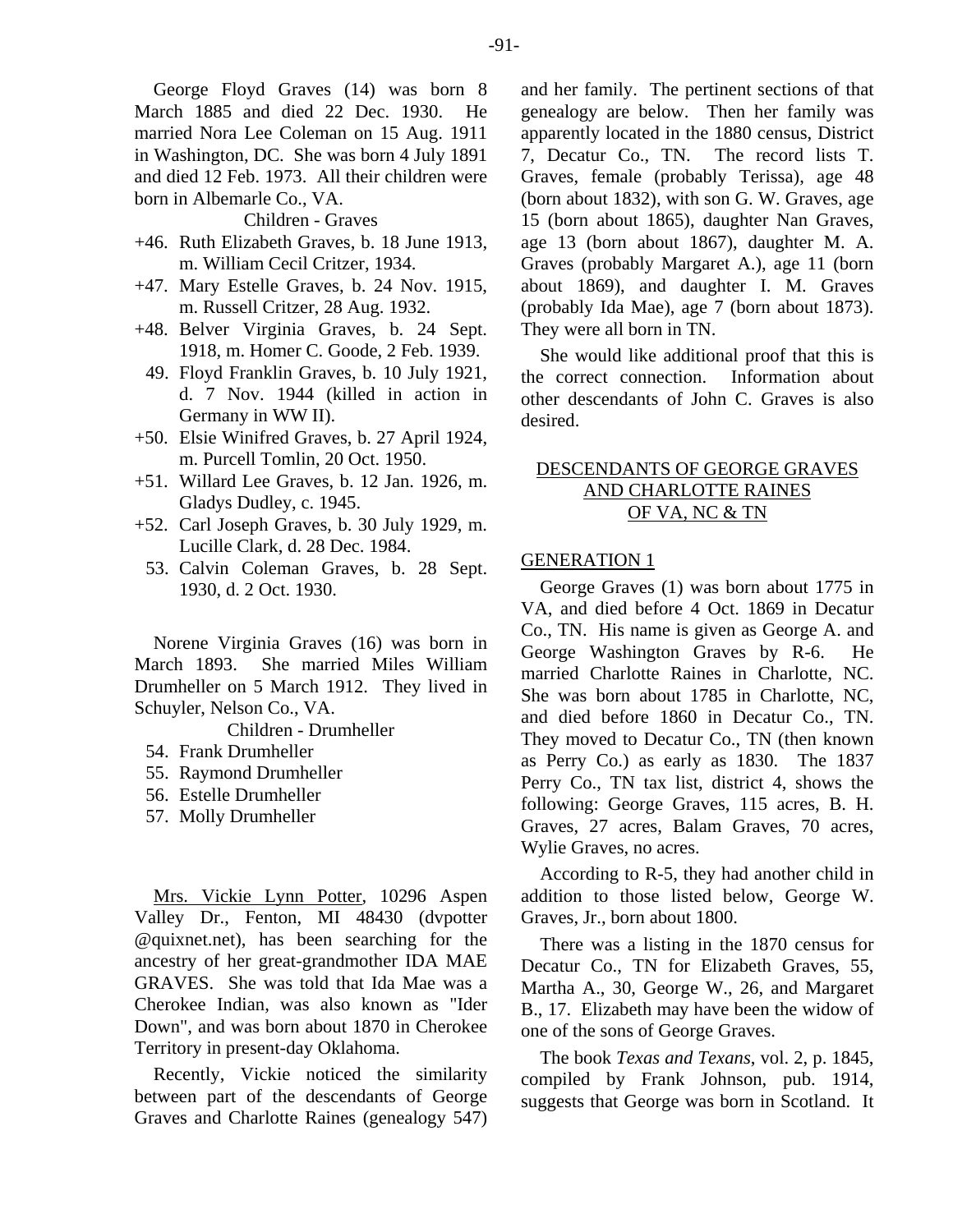also states that he was born 1775-79, and that he died in Perry Co., TN.

Children - Graves

- +2. Balem (or Balam) Graves, b.c. 1804, m. Elizabeth Gilbert, 26 Sept. 1829.
	- 3. Benjamin Graves, b.c. 1807.
- +4. Wiley Graves, b. 7 May 1808, m. Sarah (Graham) Bowman, 23 Oct. 1839, d. 11 Dec. 1867.
- 5. Lucy Graves, b.c. 1812, m. Marshall Ivy. He was b.c. 1814 in NC.
- 6. Martha Graves, m. Sexton Rains.
- +7. John C. Graves, b.c. 1821, m. Mary A. ------.
- +8. Mary Ann Graves, b. 28 Dec. 1822, m(1) George Washington Wilkins, m(2) R. Liston, d. 5 June 1909.
- 9. Amanda Graves, b.c. 1828, m. William A. Wilkins.
- +10. Archibald D. Graves, b.c. 1831, m. Saphrona Caroline------, d. after 1899.

# GENERATION 2

John C. Graves (7) was born about 1820 or 1821 in NC, and died before 1880 in TN. He first married Mary A. ------ before 1846. She was born about 1820 in KY, and apparently died before 1860 (probably about 1854), since she wasn't shown in the 1860 census. John appears to have secondly married Terissa ------, perhaps about 1855, since she was listed with John in the 1860 census. She was born about 1833 in TN. John was listed in the 1850, 1860 and 1870 censuses for Decatur Co., TN. All his children were born in TN, at least the first 3 in Decatur Co., TN. He was a saddle maker.

The 1850 census listed Samuel Phillips, 56, born in NC, laborer, and Nancy Phillips, 13, born in TN, in the household of John Graves. The 1860 census listed M. Renfrow (female), 14, TN, J. Renfrow (male), 9, TN, and A. Renfrow (female), 7, TN, in his household. The 1870 census listed James Renfro, 19, TN, farm laborer, in his household.

Children - Graves, by Mary A. ------

- 26. Harriet E. Graves, b.c. 1846, m. H. Vandine, 21 May 1872 (Decatur Co., TN). Married by R. Z. Rains.
- $+27.$  Saphronia C. Graves, b.c. 1848, m(1) James Thompson, 20 Jan. 1879, m(2) George White, d. 29 March 1914.
- 28. Rufus L. Graves, b.c. 1851, m. Mary E. Mays, 13 Jan. 1873. Married by L. M. Steed. Children - Graves, by Terissa ------
- 29. Frances M. Graves (probably a dau. by Terissa), b.c. 1856.
- 30. Martha T. Graves, b.c. 1860.
- 31. George W. Graves, b.c. 1863.
- 32. Nancy Graves, b.c. 1866.
- 33. Margaret A. Graves, b. Nov. 1869.
- 34. Ida Mae Graves, b.c. 1873.

## GENERATION 3

Ida Mae Graves (34) was born about 1873 in TN, probably Decatur Co. She was said to have been Cherokee Indian, to have also gone by the name "Ider Down", and to have been born in Cherokee Territory in what is now Oklahoma; however, those beliefs now appear questionable. She married John Lewis Hopkins, son of Jerden Richard Hopkins and Ida May ------, about 1886. He was born 13 March 1865 in Shoals, IN, and died 9 Feb. 1949 in Flint, MI.

#### Children - Hopkins

+64. Bennie Richard Hopkins, b. 25 Oct. 1896, m. Vella Wilhelmina Landon, July 1921, d. 10 July 1975.

Mrs. Jo Ann Irvan, 80 Lowe Ave., Concord, NC 28027, Ms. Martha Tanner, 13235 Glen Brae Dr., Saratoga, CA 95070-4429 (MarthaT466@aol.com), Mrs. Zale J. Nagler, 3141 Kinsrow Ave., Eugene, OR 97401, Mrs. Linda L. Taylor, 1101 Holmes Ave., Campbell, CA 95008-7105 (jonetaylor@juno.com), and Ms. Shirley A. Garcia (shirlgar@fnbnet.net), are all interested in the following family, and they have all contributed some family information.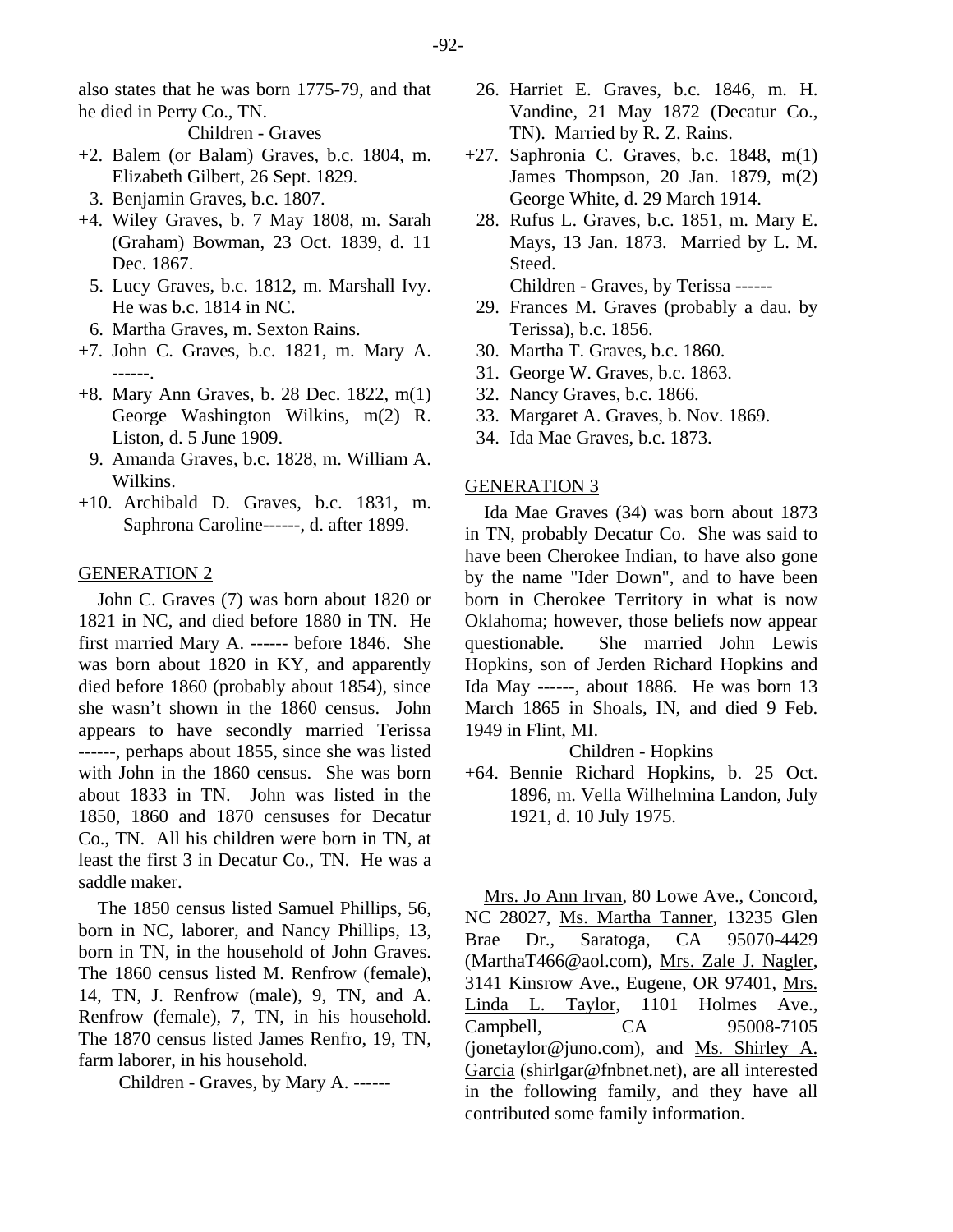Evidence is needed to prove whether SPENCER GRAVES is really the father of the children shown and, if so, what his ancestry is.

# DESCENDANTS OF SPENCER GRAVES OF VA & KY

## GENERATION 1

Spencer Graves (1) was born in VA, and probably died before 1850 (and almost certainly by 1852) in McCracken Co., KY. He was not found in the 1850 census, and the grandson that he had adopted was taken in 1852 by Charles B. Graves and wife Lucinda to raise. He married ------. Spencer was found in the 1840 census with no female old enough to be his wife, so she probably died before then.

It is believed that John R., and Robert Graves are brothers of Charles because they were shown on the 1850 census for McCracken Co., KY, living with Charles and Lucinda. Robert was shown as age 20 (b.c. 1830) and John as 23 (b.c. 1827). Spencer Graves is believed to be their father because there is an indenture agreement dated 1847 (soon after his daughter Jane died) between Spencer Graves and James Hobbs. James was father of John Thomas Hobbs, and husband of Jane Graves. The document does not explicitly name Spencer as the grandfather, but that seems the most likely explanation.

Another clue is in the Civil War pension application of John Thomas Hobbs. Because his war records were lost, he had to get affidavits from folks that knew him in KY and during the war. One affidavit was from Lucinda E. Dent (wife of Charles Barefoot Graves), who stated that John Thomas Hobbs was her nephew and that she raised him since he was 7 years old.

All the children were apparently born in VA.

## Children - Graves

 2. Jane Graves, b.c. 1822, m. ------ Hobbs, d. 1845 (McCracken Co., KY). At least 1 son, John Thomas Hobbs.

- +3. Charles Barefoot Graves, b. 9 Sept. 1823, m. Lucinda Elizabeth Dent, 5 March 1849, d. 11 Oct. 1906.
	- 4. John R. Graves, b.c. 1827.
	- 5. Robert Graves, b.c. 1830.

## GENERATION 2

Charles Barefoot Graves (3) was born 29 Sept. 1823 in VA, died 11 Oct. 1906 in Springtown, Parker Co., TX, and was buried in Opal Cem., Springtown, TX. His family moved to McCracken Co., KY, in the western part of the state, by 1840.

Charles married Lucinda Elizabeth Dent, daughter of Capt. William Dent and Mildred E. Potter, on 5 March 1849 in McCracken Co., KY. She was born 2 Sept. 1831 (or 7 Dec. 1832) in McCracken Co., KY, died 20 Sept. 1926 in Springtown, TX, and was also buried in Opal Cem., Springtown. All their children were born in McCracken Co., KY.

About 1871 they moved to Texas with their family, in a wagon, having sold their possessions and put the proceeds in silver and gold, which they carried in a small doll trunk. They settled about four miles northeast of Springtown, Parker Co., TX, on the C. B. Graves Survey, of 132 acres. Here they chopped the timber and put in a farm of about 50 acres and fenced it with split rails, since it was before the time of barbed wire. They were members of the Baptist Church at Pleasant Grove (now Opal), in the Tarrapin Neck Community. About 1890 they moved to Springtown, on a three-acre tract on the east side of town.

Both their sons left Texas and went to Oklahoma about 1907, when it became a state, and that is where they both died.

Children - Graves

- 6. Eliza Apaline (or Apaline E.) Graves, b. 9 Nov. 1850, m. John B. Houser, d. 16 Aug. 1944. They lived on the J. B. Houser Survey, adjoining the Graves farm.
- +7. Catherine Jane Graves, b. 15 Oct. 1855, m. Elihu P. Kerby, Oct. 18--, d. 6 March 1934.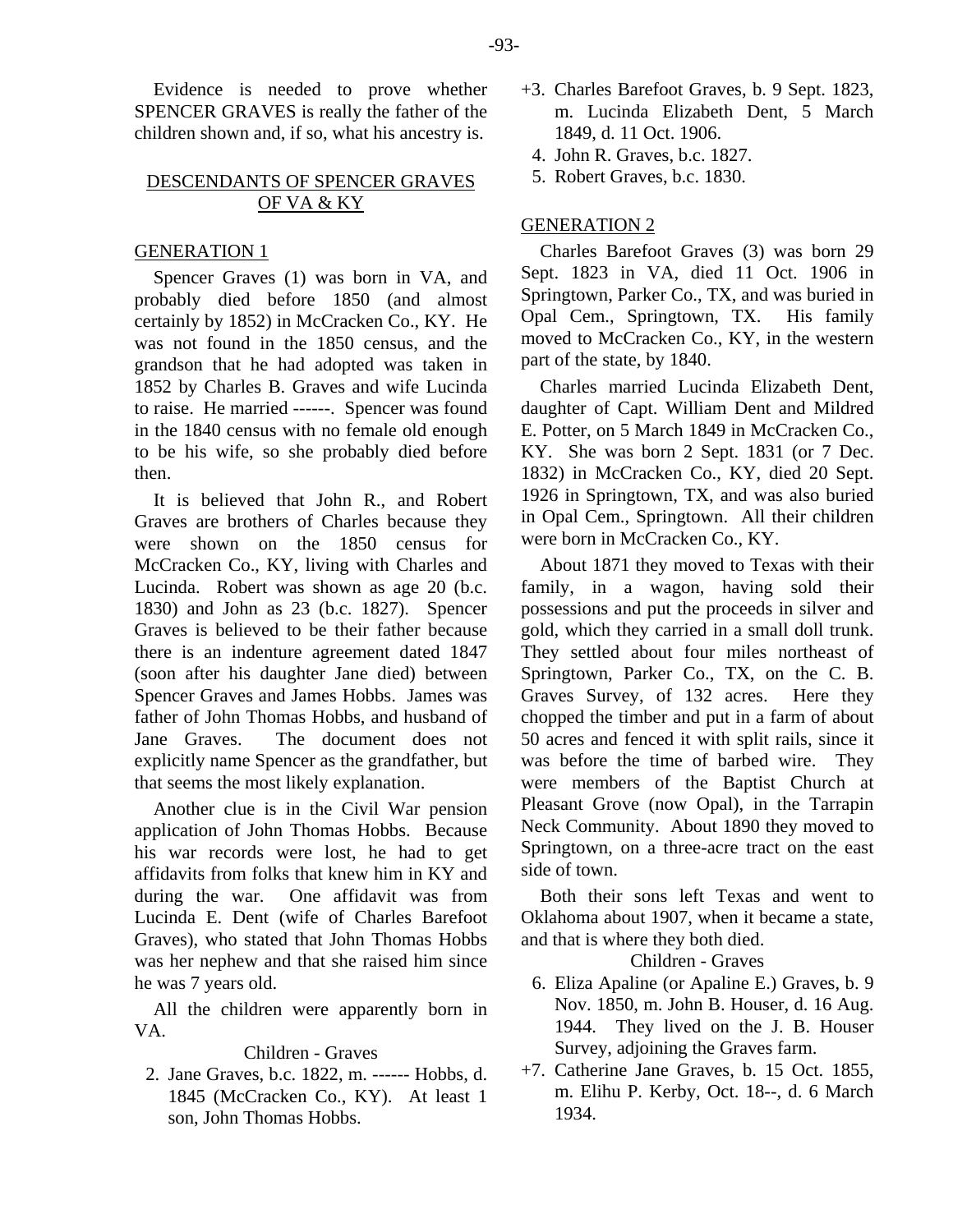- +8. Mary Elizabeth Graves, b. 1858, m. John C. Blackwell, d. 1949.
- +9. John Jackson Graves, b. 21 Aug. 1863, m. Sallie Gaynor, d. 2 Oct. 1954.
- +10. Charles Asberry Graves, b. 11 June 1868, m(1) Mattie Pierce, m(2) Mary Susan Rogers, d. 2 Oct. 1908.

#### GENERATION 3

Catherine Jane Graves (7) was born 15 Oct. 1855 in McCracken Co., KY, and died 6 March 1934. She married Elihu P. Kerby in Oct. 18--.

Children - Kerby

- +11. Jerome B. Kerby, m. Cornelia Lyle.
	- 12. Hettie Kerby, never married.

Mary Elizabeth Graves (8) was born in 1858 in McCracken Co., KY, and died in 1949. She married John C. Blackwell. Their first 2 children were born in Wise Co., TX, their third child was born in Azle, Parker Co., TX, and the last child was born in Opal, Wise Co., TX.

Children - Blackwell

- 13. Mary Lemour Blackwell, b. 30 Oct. 1879, m. Nathan Sutton, d. 20 April 1953 (Wise Co., TX). Bur. Opal Cem., Wise Co., TX. No children.
- +14. Millie Mary L. Blackwell, b. 4 June 1881, m. Lenius Marion Drennon, 11 Sept. 1898, d. 11 Mrch 1970.
- +15. Conrad Calvin Blackwell, b. 19 Feb. 1884, m. Rosa Lee Kitchen, d. 8 Dec. 1963.
	- 16. Barnette G. Blackwell, b. 29 April 1887, d. 17 Feb. 1893. Bur. Opal Cem., Wise Co., TX.
- +17. Hattie Lucindy Blackwell, b. 20 Dec. 1892, m. Jess Holmes.
	- 18. Hallie Blackwell, b. 20 Dec. 1892, d. 5 March 1893. Bur. Opal Cem., Wise Co., TX.
- +19. Lala Cordella Blackwell, b. 20 March 1895, m. George N. Rowden.
- +20. Trudie Alice Blackwell, b. 8 March 1897, m. Carl M. Davis.

John Jackson Graves (9) was born 21 Aug. 1863 in McCracken Co., KY, and died 2 Oct.

- 1954 in OK. He married Sallie Gaynor. Children - Graves
- 21. Bud Graves
- 22. Olen Graves
- 23. Sis Graves
- 24. Bill Graves
- 25. Ilah Graves
- 26. Myrtle Graves
- 27. Ruth Graves
- 28. Ownie Graves
- 29. Edward Graves

Charles Asberry ("Charlie") Graves (10) was born 11 June 1868 in McCracken Co., KY, and died 2 Oct. 1908 in OK. He first married Mattie Pierce. He secondly married Mary Susan ("Susie") Rogers (or Susan Dillard).

Children - Graves, by Mattie Pierce

- +30. Oscar Graves, m. Alice ------.
	- 31. Grady Graves, no children. Children - Graves, by Mary S. Rogers
	- 32. Nannie Graves
	- 33. Bonnie Graves
- 34. Donnie Graves
- 35. Robert Graves

Mrs. Sharen Lee Neal, PO Box 1385, Colfax, CA 95713 (MJR6387@aol.com), Mr. David Baker, 201 Seneca Forest Ct., Nashville, TN 37217 (groovekrickets@home.com), Ms. Joan Clark, 443A Tarter Apts., Commerce, TX 75428 (mjohnson@neto.com), and Ms. LaVonne Gould Remai (OlePaint@aol.com), are all interested in finding the ancestry of NANCY GRAVES of NC, SC and TN, as discussed below.

# DESCENDANTS OF NANCY GRAVES AND JOHN WILLIAM COLE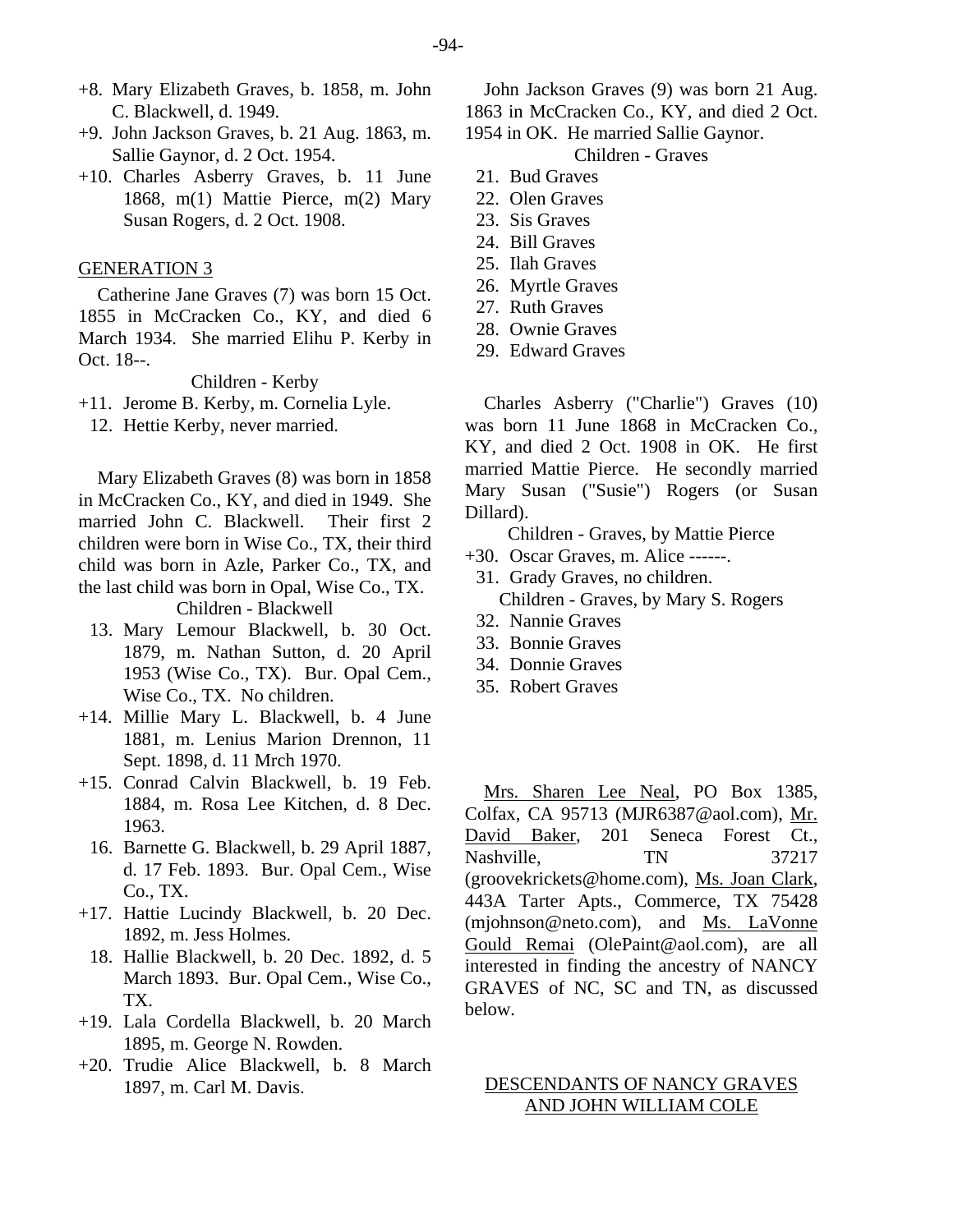# OF SC, RICHMOND CO., NC & LINCOLN CO., TN

#### GENERATION 1

Nancy Graves (1) was born 9 Sept. 1796 in SC (or NC), and died 24 April 1870 in Lincoln Co., TN. She married John William Cole, son of Francis ("Frank") Cole and Elizabeth Watkins, probably about 1820 or 1821 in Richmond Co., NC. He was born 18 Aug. 1795 in Richmond, NC, and died 10 June 1844 in Belleville, Lincoln Co., TN. They were both buried in Stone Cem., Belleville, Lincoln Co., TN. Their first 3 children were born in Richmond Co., NC, and the others in Lincoln Co., TN.

## Children - Cole

- +2. Elizabeth Cole, b.c. 1822, m. Hugh M. Epps, c. 1840.
- +3. Francis Madison Cole, b. 22 Nov. 1822, m(1) Mary Armstrong, c. 1848, m(2) Delilah Adaline Ellis, 12 Dec. 1855, d. 21 Aug. 1905.
- +4. William B. Cole, b.c. 1825, m. Mary Ann Armstrong, 3 Jan. 1849.
- +5. Joseph B. Cole, b. 10 Dec. 1827, m. Sarah Jane Armstrong, 26 Feb. 1856, d. 13 April 1902.
- +6. John William Cole, b. 15 Oct. 1829, m. Elizabeth Painter, 15 Jan. 1851, d. 7 Sept. 1904.
	- 7. Emaline Cole, b.c. 1832 (Lincoln Co., TN), m(1) Malichi B. Land, 15 Nov. (or March) 1853 (Lincoln Co., TN), m(2) J. M. Wisdom, 29 Dec. 1859 (Lincoln Co., TN). No known children.
	- 8. Nancy Cole, b.c. 1835, m. James A. Shoemake, 9 Sept. 1859 (Lincoln Co., TN). No known children.
- +9. Anderson Cole, b. Nov. 1837, m. Lucy E. Cummins, 18 Jan. 1858.

# GENERATION 2

Elizabeth Cole (2) was born about 1822 in NC. She married Hugh M. Epps, son of Lawrence Epps and Elizabeth Creighton, about 1840. He was born 4 May 1821 in TN, died 9 Dec. 1877 in TN, and was buried in

Stone Cem., Belleville, Lincoln Co., TN. All their children were born in TN.

Children - Epps

- 10. John Epps, b.c. 1840.
- 11. Lucy Epps, b.c. 1842.
- +12. Margaret Jane Epps, b.c. 1844, m. Edward A. Braxton, 8 April 1869.
	- 13. Nancy Epps, b.c. 1845.
	- 14. William K. Epps, b.c. 1847.
- 15. Elizabeth Epps, b.c. 1850.

Francis Madison ("Frank") Cole (3) was born 22 Nov. 1822 in Richmond Co., NC, and died 21 Aug. 1905 in Wonder, Newton Co., MO. He first married Mary (middle name maybe Elizabeth) Armstrong about 1848 in Lincoln Co., TN. She was born about 1823 in TN. He married second Delilah Adaline ("Della") Ellis on 12 Dec. 1855 in Lincoln Co., TN. She was born 18 April 1832 in Lincoln Co., TN, and died in 1916 in Newton Co., MO. At least his children born from 1852 through 1864 were born in Lincoln Co., TN.

Children - Cole, by Mary Armstrong

- +16. Florence Cole, b.c. 1849, m. John Norris Epps, 2 Nov. 1876.
- 17. Monroe Cole, b.c. 1852, m. Ester C. Cummins, d. 19 May 1930 (Miami, OK). She was b. 1859 in Lincoln Co., TN, and d. 1943 in Newton Co., MO. No known children.
- 18. William Hall Cole, b. 1854. Children - Cole, by Delilah A. Ellis
- 19. Stephen Cole, b. 1857.
- 20. Joseph Cole, b. 1861.
- 21. Malikiah Cole, b. 1862.
- 22. Madison Cole, b. 1863.
- 23. Nancy Cole, b. 1864.
- 24. Wesley Cole
- 25. Sally Cole
- 26. Mary E. Cole

William B. Cole (4) was born about 1825 in Richmond Co., NC. He married Mary Ann Armstrong on 3 Jan. 1849 in Lincoln Co., TN. The following child is according to R-2. However, R-3 said their children, all born in